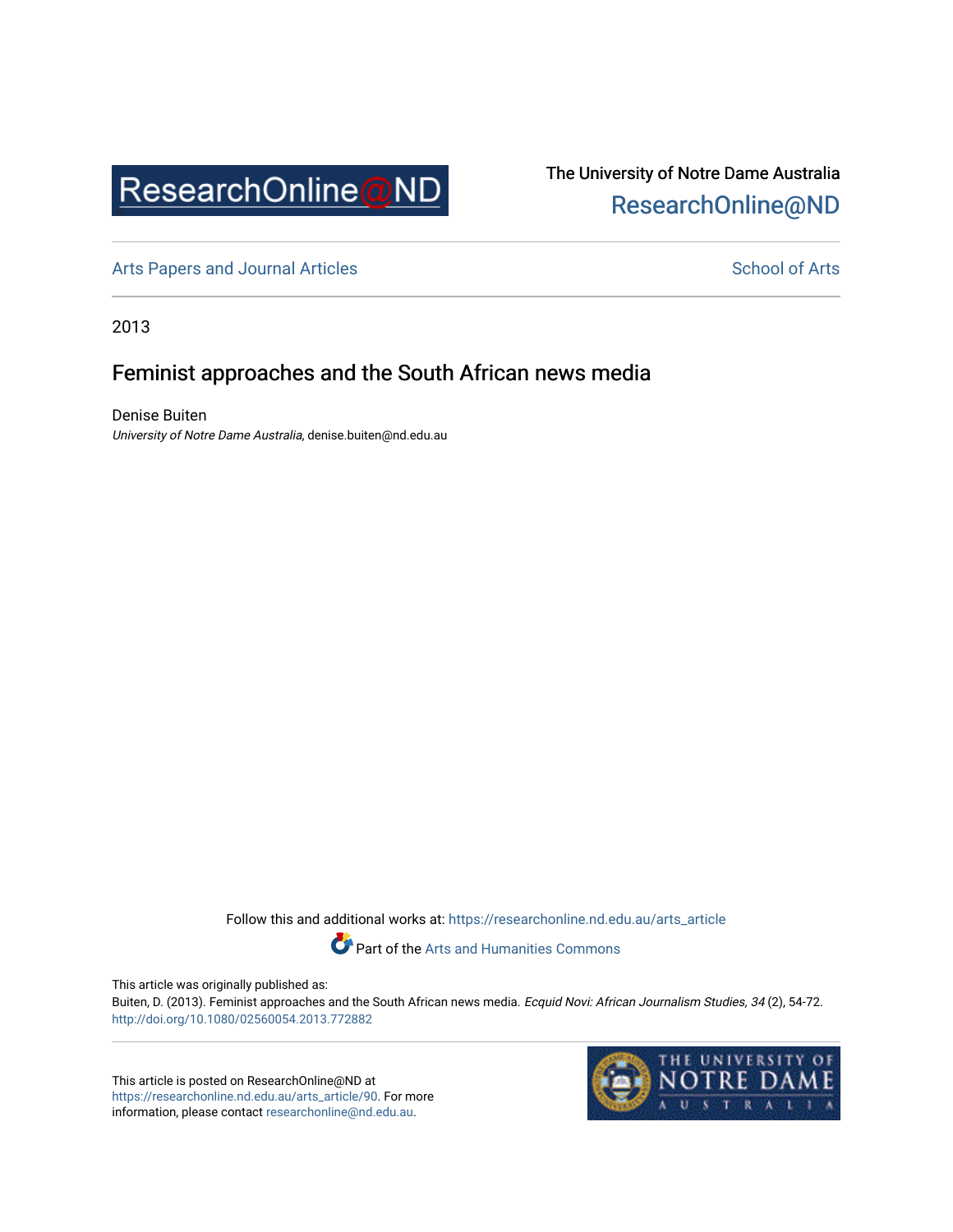This article was downloaded by: [University of Notre Dame Australia] On: 07 August 2013, At: 17:28 Publisher: Routledge Informa Ltd Registered in England and Wales Registered Number: 1072954 Registered office: Mortimer House, 37-41 Mortimer Street, London W1T 3JH, UK



# **Ecquid Novi: African Journalism Studies** Publication details, including instructions for authors and subscription information:

<http://www.tandfonline.com/loi/recq20>

**Feminist approaches and the South African news media** Denise Buiten Published online: 07 Aug 2013.

**To cite this article:** Denise Buiten (2013) Feminist approaches and the South African news media, Ecquid Novi: African Journalism Studies, 34:2, 54-72

**To link to this article:** <http://dx.doi.org/10.1080/02560054.2013.772882>

## PLEASE SCROLL DOWN FOR ARTICLE

Taylor & Francis makes every effort to ensure the accuracy of all the information (the "Content") contained in the publications on our platform. However, Taylor & Francis, our agents, and our licensors make no representations or warranties whatsoever as to the accuracy, completeness, or suitability for any purpose of the Content. Any opinions and views expressed in this publication are the opinions and views of the authors, and are not the views of or endorsed by Taylor & Francis. The accuracy of the Content should not be relied upon and should be independently verified with primary sources of information. Taylor and Francis shall not be liable for any losses, actions, claims, proceedings, demands, costs, expenses, damages, and other liabilities whatsoever or howsoever caused arising directly or indirectly in connection with, in relation to or arising out of the use of the Content.

This article may be used for research, teaching, and private study purposes. Any substantial or systematic reproduction, redistribution, reselling, loan, sub-licensing, systematic supply, or distribution in any form to anyone is expressly forbidden. Terms & Conditions of access and use can be found at <http://www.tandfonline.com/page/terms-and-conditions>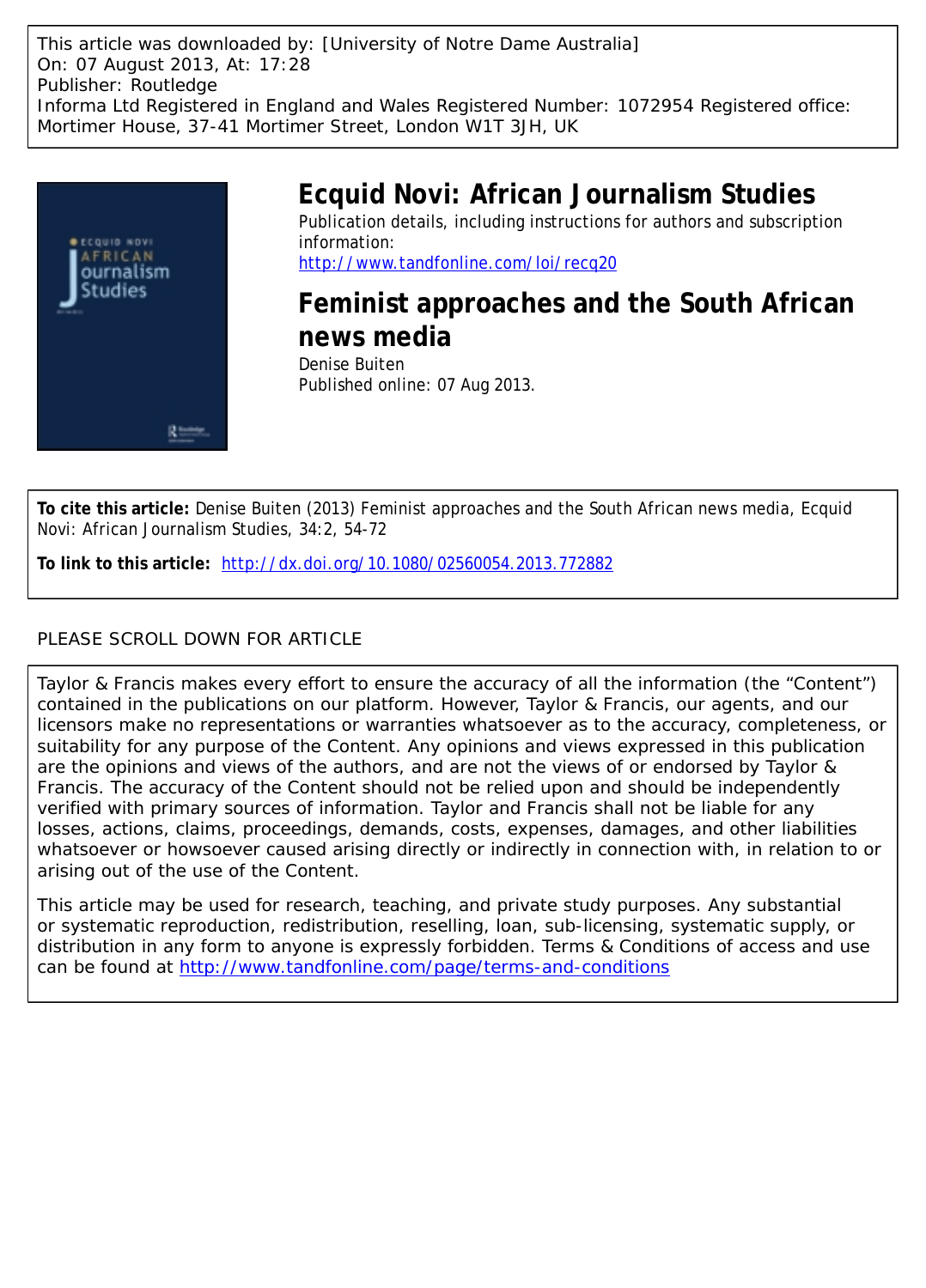

# Feminist approaches and the South African news media

Denise Buiten

#### Abstract

Despite apparent feminist advancements within contemporary South Africa, gender transformation in the media industry has been both limited and irregular. Based on interviews with journalists and editors from three weekly newspapers – the *Sunday Times*, the *Sunday Sun* and the *Mail & Guardian –* this article explores how journalists articulate their understandings of gender and gender transformation within the media, and reflects on how these articulations draw on wider feminist discourses in South Africa. While journalists express an engagement with feminist thought and advocacy around the media, this is largely limited to liberal feminist discourses with an emphasis on women's inclusion in the media. The limitations of this discourse have implications for the kinds of gender transformation occurring within the news media, and it is argued that the advancement of a 'progressive' feminist lens can contribute towards more comprehensive gender transformation within the industry.

**Keywords:** discourse, feminism, gender, journalism, media, news, social transformation, South Africa

#### Introduction

The South African news media have, over the past decade, been subject to increasing research and activist attention around issues of gender. Feminist media activism and media monitoring groups have worked to promote change within the mainstream media in South Africa (Geertsema 2010) and despite a relative dearth of feminist media research (Bosch 2011), work in this area is progressing in various ways. In addition, feminist perspectives and an awareness of gender are increasingly, if not yet fully or effectively, being mainstreamed within the media industry (Buiten 2010).

As is becoming apparent to researchers and activists within the field, however, the progress made in transforming the South African media industry in terms of gender has been limited (Geertsema 2010) as well as irregular (Buiten 2010). This pertains to both the ways in which newsroom cultures are being transformed, and how this



Ecquid Novi: African Journalism Studies Volume 34 (2) 2013 ISSN Print 0256-0054/Online 1942-0773 © 2013 iMasa DOI: 10.1080/02560054.2013.772882 pp 54–72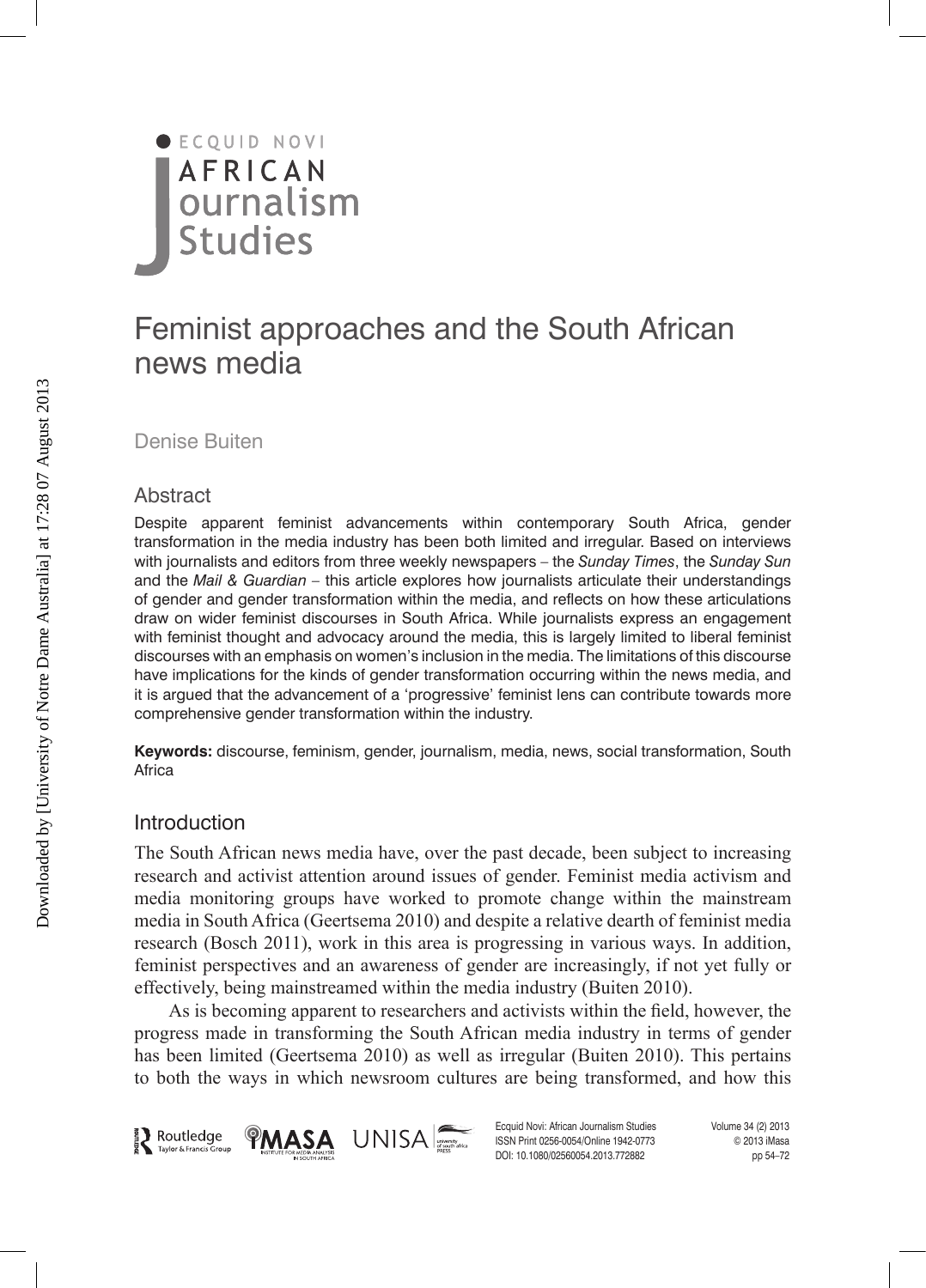impacts on the production of gendered media texts. This article explores approaches to gender within the South African news media industry, focusing on print news. Based on research with journalists and editors from three weekly South African publications, this article reflects on the ways in which particular feminist approaches are represented within journalists' views of gender in the media and, subsequently, also the ways in which media texts are shaped. It is argued, here, that while journalists express an engagement with certain areas of feminist thought and advocacy around the media, this is largely informed by discourses emerging from a liberal feminist paradigm, with an emphasis on women's inclusion in the media. It is further argued that the limitations of a liberal feminist discourse have implications for the kinds of gender transformation occurring within the South African news media, including the ways in which gendered media texts are produced.

#### Gender and social legacy in South Africa

Emerging from an expansive period of interconnected racial, class and gender inequality into a new democratic dispensation, South Africa represents a site of continued struggle with the social and material legacies of its history. Along with relations of race and class, gender has increasingly been acknowledged as a key area of research relevance in addressing a wide range of social legacies facing the country. Historical evidence that decolonisation and democracy, in and of themselves, do not end gender injustices (Connell 2011), has also led to strong emphasis being placed on gender in this postapartheid democracy.

In line with this growing recognition, South Africa's new democratic structures were set up with a strong emphasis on gender equality through the national 'gender machinery'. Women's participation in leadership and decision-making has also been promoted through policy, some of which requires gender quotas to ensure parity in government, workplaces and institutions, and thus South Africa has some of the most progressive gender legislation in the world. Deborah Posel (2004), in her examination of the ways in which issues of sexuality have been conceptualised and addressed within post-apartheid South Africa, underscores the significance of the constitution and the bill of rights in advancing the human rights agenda – an approach that has had implications for a range of policies and approaches. Meintjes (2003, 140) points to successes in domestic violence legislation reforms in post-apartheid South Africa, arguing that the 'discourse of gender equality found its way into mainstream politics'. These advancements, according to Meintjes (2003), can be attributed to the active civil engagement of women and women's groups, as well as emerging discourses of human rights. Her analysis shows that significant legislative advancements have been made in relation to gender.

Despite profound accomplishments in the areas of policy and legislation, and even the proliferation of rights discourses, significant challenges remain. Gender relations, forged within and through historical processes of colonisation and apartheid, have been implicated in gendered patterns of violence (Bennet 2001; Gqola, 2007; Salo 2007; Sathiparsad 2005; Vogelman 1990), HIV (Jewkes, Levin and Penn-Kekana 2003;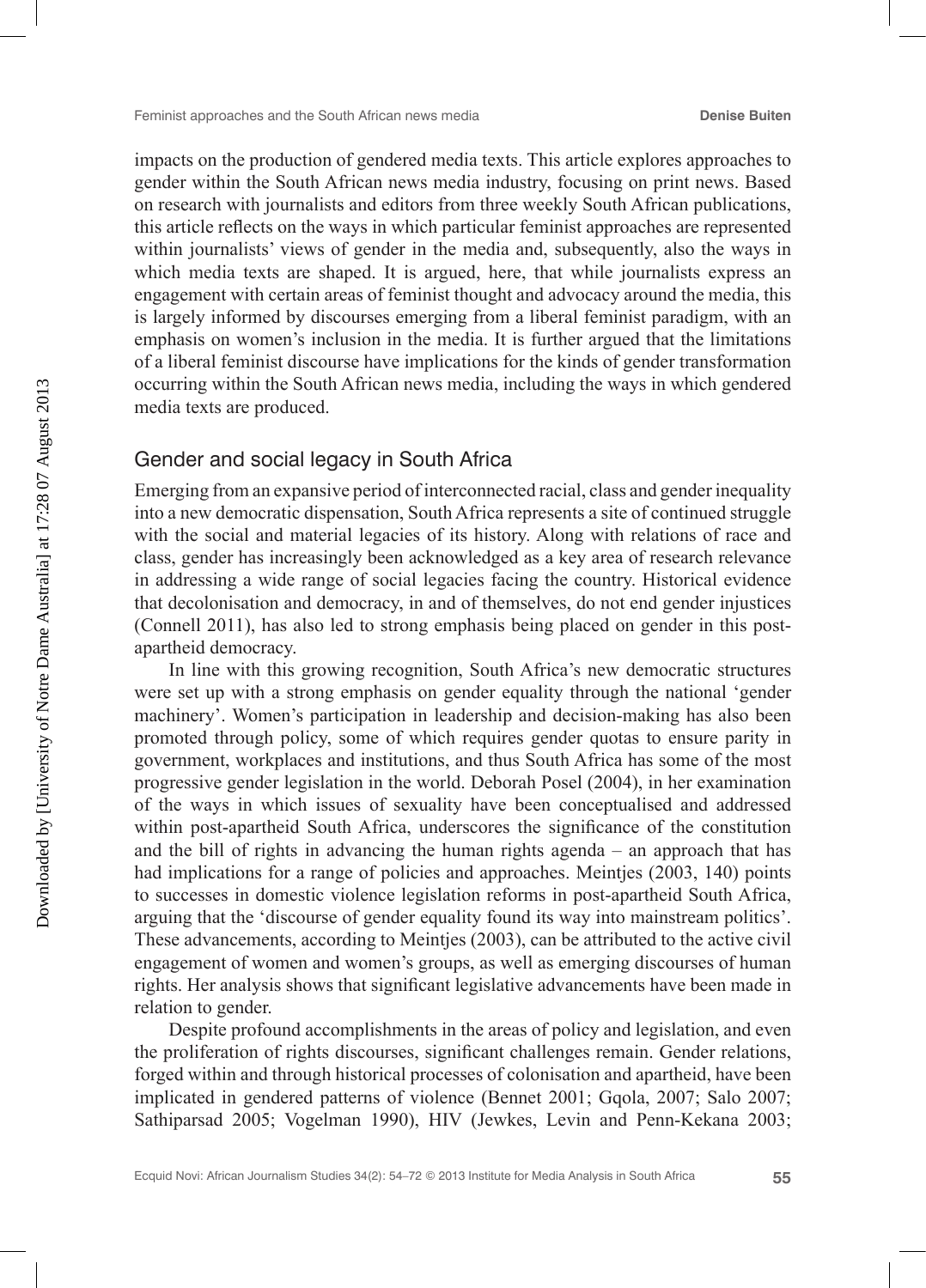Naidoo, Matebeni and Pietersen-Snyman 2004; Pettifor, Rees and Kleinschmidt et al. 2005), poverty (Posel and Rogan 2009; Reddy and Moletsani 2009) and various other pressing social issues. For example, Posel (2004, 55) argues in relation to rightsbased approaches to sexuality in post-apartheid South Africa, that 'the allocation of sexual rights does not in and of itself change established sexual practice. Nor does it resolve the problems of sexual violence, abuse and homophobia.' While human rights instruments and formal legislative reforms play a significant role, they do not automatically transform wider social meanings and practices.

As such, the historical paths/trajectories of gender transformation in South Africa are strikingly uneven; significant advances in terms of gender equality exist in regard to policy and legal measures, while important lags persist in respect of broader social and cultural transformation. Gender is reproduced not only through material and institutional structures, but also through the sharing of social and cultural meanings, norms, values and related practices. While policy and legal reforms can both respond to and help shape social and cultural change, a reliance on state-driven formal feminist advancements cannot drive comprehensive change – there needs to be broader critical public and media engagement with the meanings and practices of gender. High rates of gender-based violence in South Africa, despite significant human rights and policy reforms in this area, are a good example of this. Research suggests that everyday discourses which reproduce violent masculinities play a significant role in perpetuating gender-based violence in South Africa (Gqola 2007; Moffett 2006; Vogelman 1990), and as such social meanings relating to gender are significant. For those within the media industry, attending to these broader social and cultural dimensions of gender therefore means integrating an awareness of gendered meaning making in news production, for example in relation to understandings of masculinity and how they shape news content.

# The media and social transformation

South Africa's news media represent a powerful site through which social and cultural meanings around gender are articulated and contested. The South African press has, in particular, taken a central role in recasting post-apartheid national and transformational agendas. During the early period of its transition into democracy, South Africa's mass media emerged as political actors in their own right and as significant actors in shaping notions of democratisation and political transformation (Jacobs 2003). While this role has, in recent years, evolved and been reshaped, the South African news media continue to play an active role in shaping and reflecting transformation agendas and debates. Discourses invoking the media's role in serving the 'public interest' or the 'national interest' within a post-apartheid democratic context have been very influential (Wasserman and De Beer 2006). The news media play a significant role in supporting and promoting full citizenship within a democracy (Geertsema 2010). In many senses, then, the South African media have been cast as more than 'objective' observers, but rather as vital (if complex) social and political agents.

The role of the South African news media in shaping post-apartheid transformation agendas includes the shaping of discourses of gender transformation. Here, too, the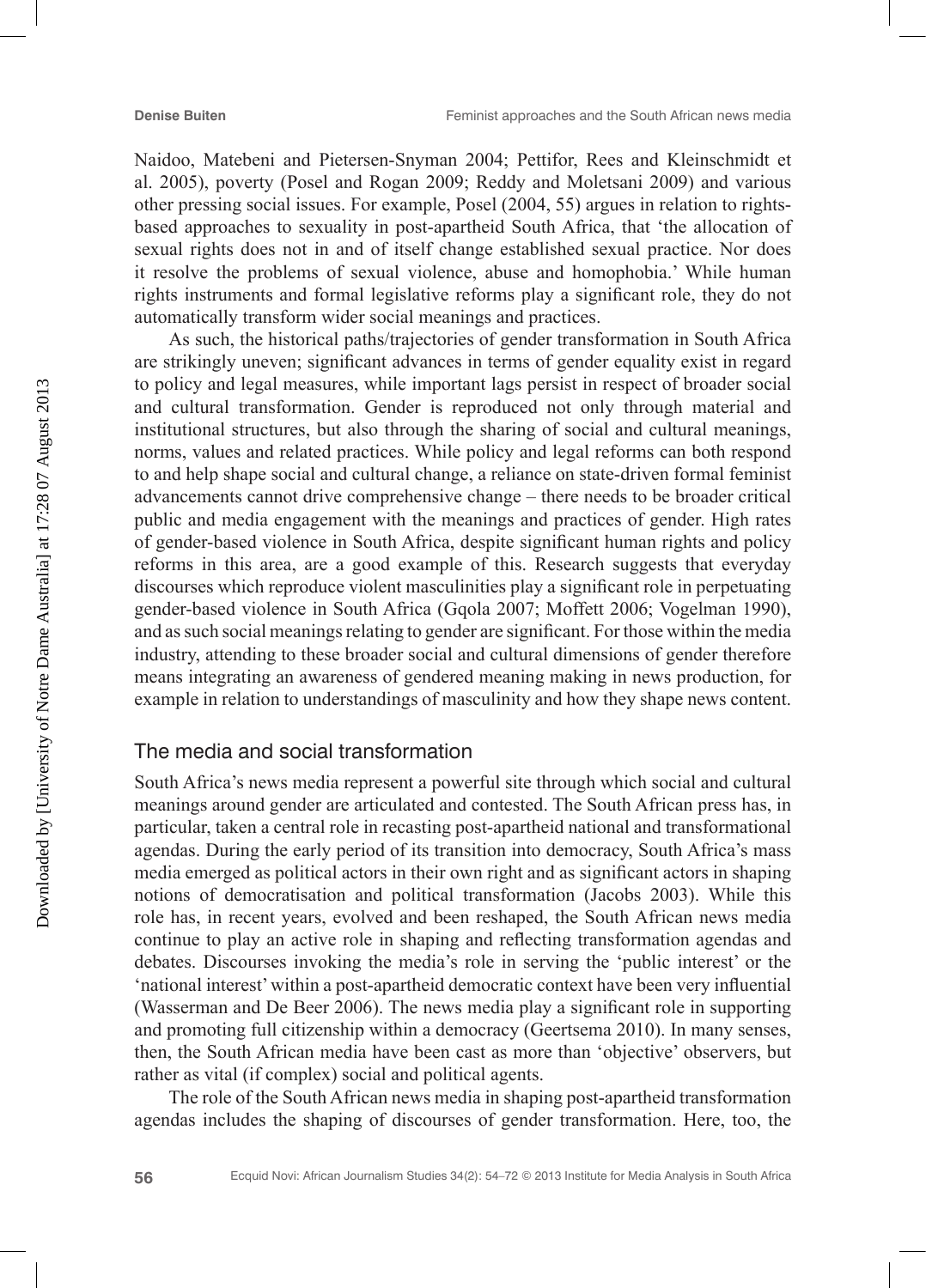uneven trajectories with regard to gender transformation that characterise wider social issues are evident – news representations often advance women's formal equality in terms of leadership, participation and rights, yet continue to reproduce various problematic social and cultural understandings of women and gender (Buiten 2010). Examining this unevenness is instructive in understanding, first, how the media continue to shape gender transformation agendas and, second, how particular forms of feminist discourse have become mainstreamed within the media while others remain marginal. Here, the argument is made that those feminist discourses that have come to shape mainstream print news media in South Africa can offer only limited opportunities for gender transformation. As such, the ways in which feminist approaches are developing within the media industry – the trajectories of feminist thought – require reappraisal.

#### Research methodology

Research on gender and the media in South Africa has generally focused on how gender and women are represented in the media (Gadzepo 2009; Geertsema 2008, 2010; Lowe Morna 2005; Steenveld 2007) or on the ways in which gender shapes newsroom cultures and experiences (De Bruin and Ross 2004; Gadzepo 2009; Lowe Morna 2001, 2007a and b; Lowe Morna and Shilongo 2004; Opoku-Mensah 2004). Specific research has looked at the linkages between these areas, particularly in terms of how journalists perceive their role in framing gender and gendered relationships within their news coverage. The research presented here investigated media professionals' perceptions of gender and gender transformation, and the ways in which they considered and applied these issues within their work as media producers. In so doing, the research set out to explore the nature of the gendered discourses informing news coverage.

The research involved a critical thematic discourse analysis of qualitative interviews with 16 South African print news professionals. The thematic analysis was deductive and constructionist, identifying latent themes within the interview transcripts, such as underlying assumptions, conceptualisations and ideologies theorised as having an impact on the semiotic content (Braun and Clarke 2006). The analysis also drew on a Foucauldian conception of discourse as both reflective and constitutive of social life, and of discourses as bodies of knowledge or a connected set of statements that manifest through language to 'produce and organise a particular order of reality, and specific subject positions therein' (Lazar 2005, 143). Discursive themes were identified in relation to the research question and conceptualisation of gender embedded within feminist theoretical approaches, as discussed below.

Participants included 11 journalists and four editors, sub-editors and deputy-editors from three well-known national weekly newspapers, the *Sunday Sun*, the *Sunday Times* and the *Mail & Guardian*. These newspapers – all English national papers – were selected for their diverse readership and style. The *Sunday Sun*, a tabloid newspaper, was launched in 2002 and has a rapidly growing readership of mostly black South Africans from working-class backgrounds (SAARF 2007). The *Sunday Times*, a wellestablished newspaper launched in 1906, has a readership demographic reflecting a roughly proportional representation of racial groups in South Africa, but a greater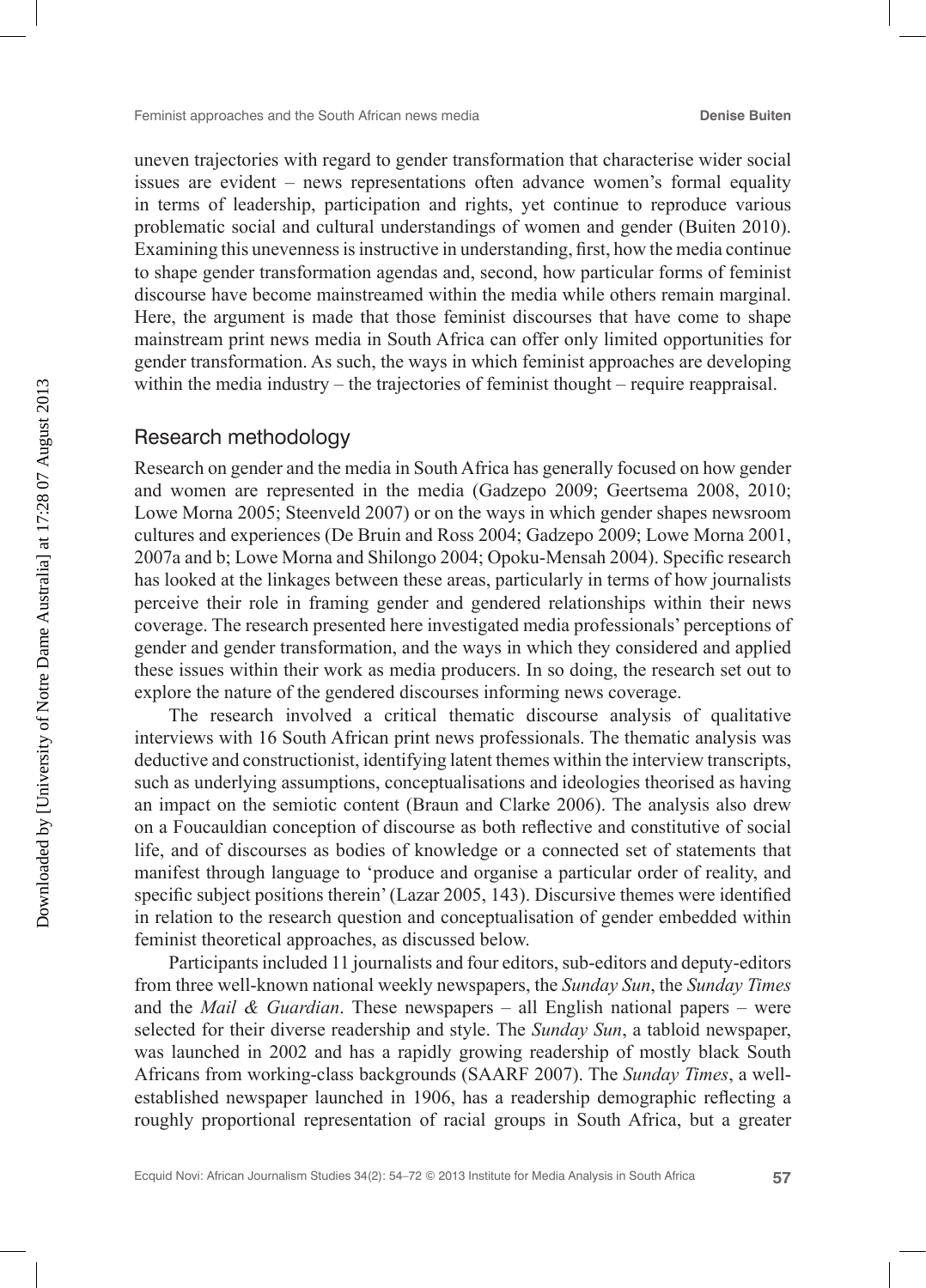urban and middle-class readership (SAARF 2007). The *Sunday Times*, which straddles traditional and tabloid print news styles, has become increasingly 'tabloidised' over the years, meaning more tabloid in style without identifying as fully tabloid.1 The *Mail & Guardian* is a niche newspaper with a smaller readership of predominantly middle-class urban South Africans, and with the highest white readership of the three newspapers (SAARF 2007). Its style is more critical and political in nature, oriented at a more formally educated and leadership readership.

Journalists' responses to questions of gender and gender transformation were considered against the backdrop of wider approaches to feminist activism and thought in South Africa.

## Feminist approaches to gender and the media

The historical development of feminist thought in South Africa, both within and beyond the media industry, has been shaped by developments in gender activism and research. These developments include the reproduction and reshaping of dominant early approaches to feminism, in particular liberal feminism associated with the first wave, and some of the more fundamental challenges to these approaches that have characterised more recent feminist dialogue, notably from radical and black, ethnic minority, and 'third world' feminisms. For the purposes of this research, the identification and terming of these broader developments – 'liberal-inclusionary' and 'progressive' feminist approaches respectively – were employed to frame and contextualise broad approaches in feminist thinking, particularly in South African research and activism. An outline of these feminist approaches is provided here, as it informs the discussion of findings that follows.

#### Liberal-inclusionary feminism

Liberal-inclusionary feminism is identified as a contemporary form of liberal feminism, shaped, in particular, by contextual forces leading up to and following the fall of apartheid in South Africa, when significant activity was taking place in shaping post-apartheid policies and institutions. Liberal-inclusionary feminism reflects liberal feminist ideas and concerns associated with the first wave of feminism in the United Kingdom and United States (Pilcher and Whelehan 2004; Tong 1998), as well as what Hassim (2006) calls 'inclusionary' gender politics particular to post-apartheid South Africa. It is characterised by an emphasis on women and their involvement in the socalled 'public sphere', with a strong focus on equal participation; the representation of women's voices in legal, political, institutional and cultural roles; and legislative and policy reforms. This approach has been widely promoted via gender and media activism and research, which has tended to focus on the inclusion of 'women's voices' and women's participation in the media sector.

Liberal feminism has been challenged on a number of fronts. Most notable are arguments that, in its focus on 'getting women into' public spaces, liberal feminism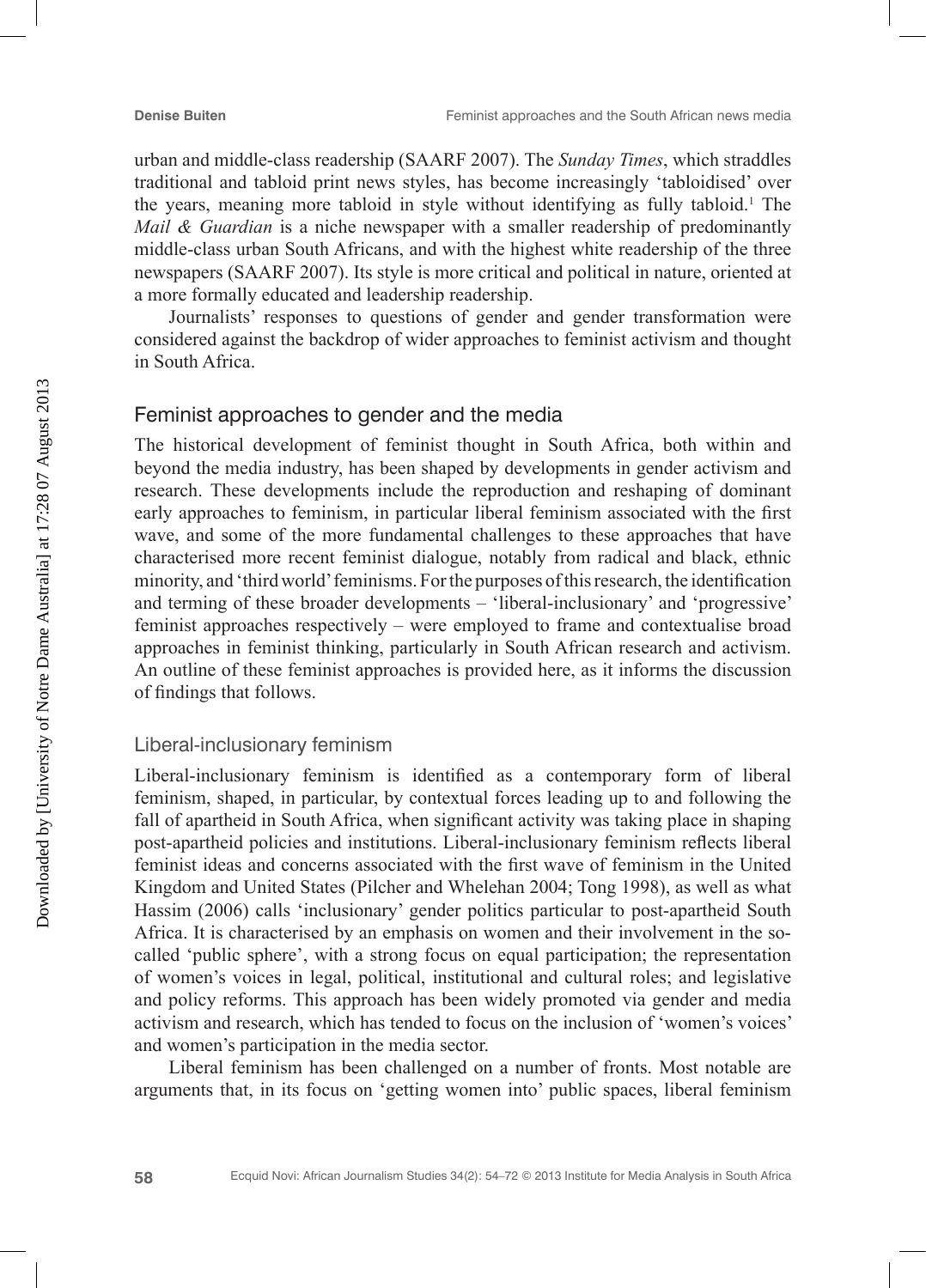leaves so-called private sphere gender relations largely intact, and does not adequately interrogate the public spaces into which women are inserted (Tong 1998). In addition, by focusing on the unitary category of 'women', it has been criticised for sidestepping crucial issues of difference, and for being preoccupied with the numerical representation of women's voices rather than the more complex ways in which these voices are (differently) constructed (Connell 2011). Despite extensive critiques from a range of feminist positions, liberal feminism continues to be an influential mainstream feminist paradigm – one towards which non-feminist actors and institutions tend to be more favourable and, for many feminist activists, a necessary and strategic starting point for creating change.

Within South Africa, elements of liberal feminism are reflected in a concentration on women's quantifiable representation in power structures and policy. Women activists at the turn to democracy became increasingly concerned about the potential for women's voices and leadership to be sidelined post-independence (McEwan 2000), as happened not only prior to independence in the anti-apartheid struggle (Connell 2011; Hassim 2006; McClintock 1991; McEwan 2000), but also in various postindependence contexts within Africa such as Mozambique and Zimbabwe (McEwan 2000). As such, it was deemed important that the period of transition to democracy be strategically approached, to ensure that key changes and rights for women were ensured from the outset.

Formal legislative and policy changes – especially around the representation of women in leadership structures – were therefore tactically pursued, despite (or with) the recognition that these changes alone would not lead to comprehensive change. As Hassim (2006, 173) observes, this strategy was born out of the knowledge that 'transitions to democracy offer unique opportunities for women to influence how democracy is broadly conceived. The restructuring of a more inclusive political system provides an important context in which women can advance their particular represented claims.' This led to an initial 'intense focus on numbers – that is, measuring the extent of women's participation and a concern about the nature and quality of representation and participation' (Hassim 2006, 173–174).

In this context, South Africa has seen the emergence of a range of specialised institutional and policy mechanisms, the so-called 'gender machinery', aimed at bringing about the inclusion of women in decision making, especially within politics and the paid workforce. This has, in turn, 'shifted the issues of gender inequality out of the realm of politics and into the technical realm of policy making' (Hassim 2006, 262). As such, inclusionary gender politics in South Africa have led to women's participation being institutionalised in policy and formal structures. While valuable, the more complex questions of gendered discourse and power can, in many ways, remain secondary within this approach. The pursuit of measurable parity can also depoliticise activism and research, leading to technocratic analysis, rather than an engagement with power relations (Gouws 2010).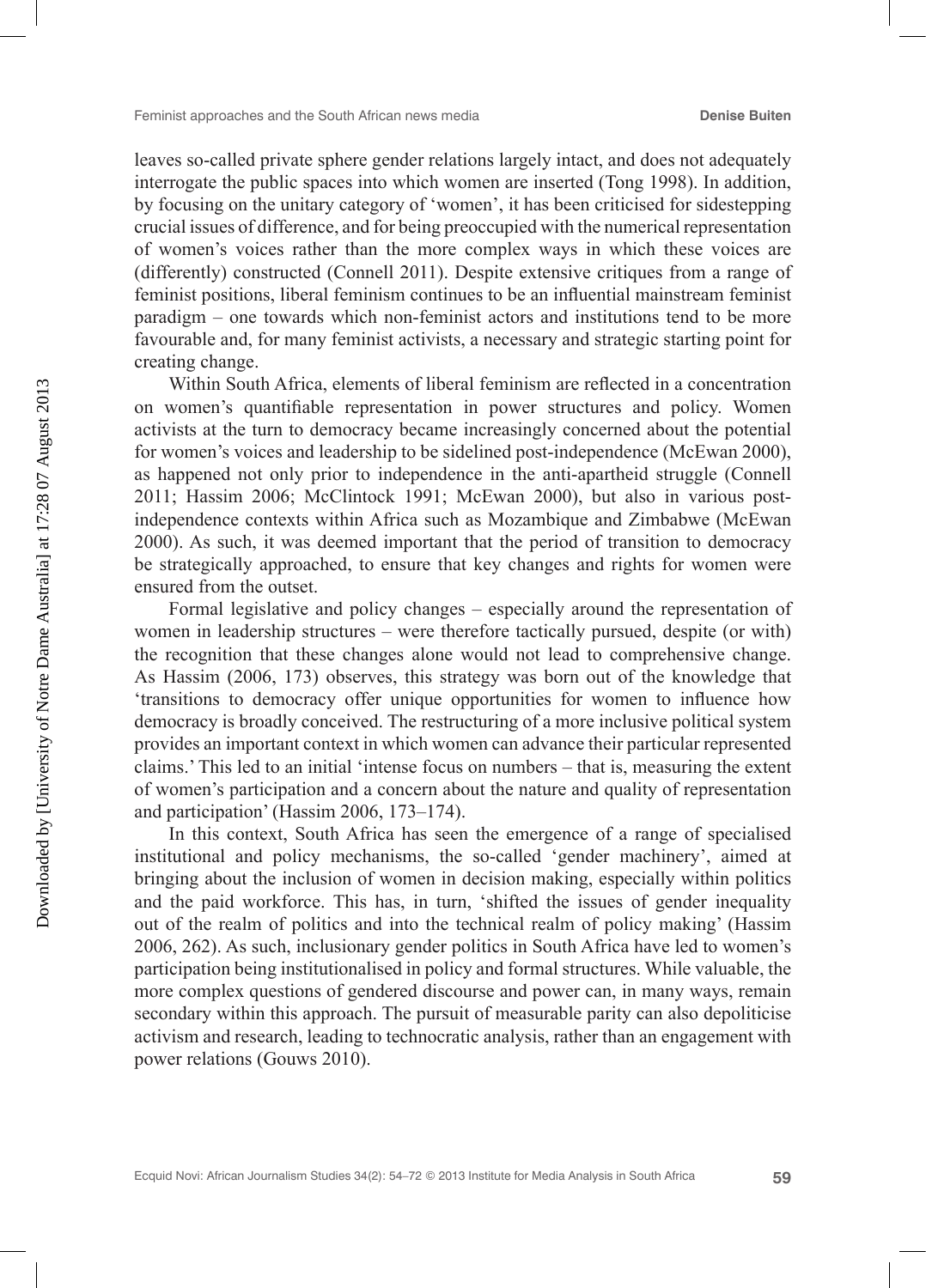#### Progressive feminist approaches

A 'progressive' feminist approach flows largely from critiques of liberal-inclusionary paradigms and involves a more complex and layered understanding of gender transformation. The approach is conceptualised here in terms of a range of contributions made by feminist theorists and writers, incorporating numerous feminist theoretical developments that have arisen in response to the limitations of liberal feminist approaches focusing on women's public participation. What is termed progressive feminism here is not a single feminist typology, but a term to denote key developments in approaches to feminist studies that have challenged liberal feminist approaches. In particular, the work of postcolonial and poststructuralist feminist writers informs this framing of a 'progressive feminist' approach.

Directing attention beyond gender parity in formal rights and representative participation, this approach is more concerned with gendered social meanings and their relationship to power. For example, in relation to gender-based violence (moving beyond legal and equitable representation reforms, and the assumption that these measures are sufficient to address gender-based violence), a progressive feminist lens would interrogate the social meanings and values – expressed by both women and men – which serve to shape a social and cultural environment that enables such violence as an expression of unequal power. As such, relying less on the numerical representation of women to lead to diverse and transformative voices, attention is paid to the ways in which voices (both men's and women's) are constructed, and as regards gender as a relational issue in that it impacts men and women in different ways. In addition, moving beyond a primary focus on traditionally masculinised public spaces and issues (such as party politics and the paid workplace), the spotlight of social and political interrogation turns onto more intimate spaces and experiences such as sexuality, personal relationships, identity and values – a contribution of radical second-wave feminist theory (Pilcher and Whelehan 2004). This represents a turn from attending principally to 'public' spaces and relationships (for example, in relation to policies, laws and government structures) towards recognising the political nature of spaces and relationships historically deemed 'private'.

Representing broader shifts in feminist theory and gender studies, a progressive feminist approach is indebted to the rigorous questioning of unitary notions of 'women' on the part of black and southern feminists (Waylen 1996). This questioning of women as a discreet category has led to more complex and nuanced approaches to representation. A progressive feminist approach also draws on the nascent field of masculinities studies (Connell 2000, 2005; Morrell 2001a and b) which has further contributed to the notion of diverse (rather than singular) constructions of gender, and has asserted that looking at the construction of masculinities, as well as femininities, is important for understanding gender and its relationships. This has allowed gendered research into media content to go beyond an assessment of women's inclusion and 'gender stereotypes', and to engage in more nuanced analysis.

In the South African context, a 'progressive' feminist approach resonates well with what Hassim (2005) advocates as an alternative to the limitations of inclusion. Arguing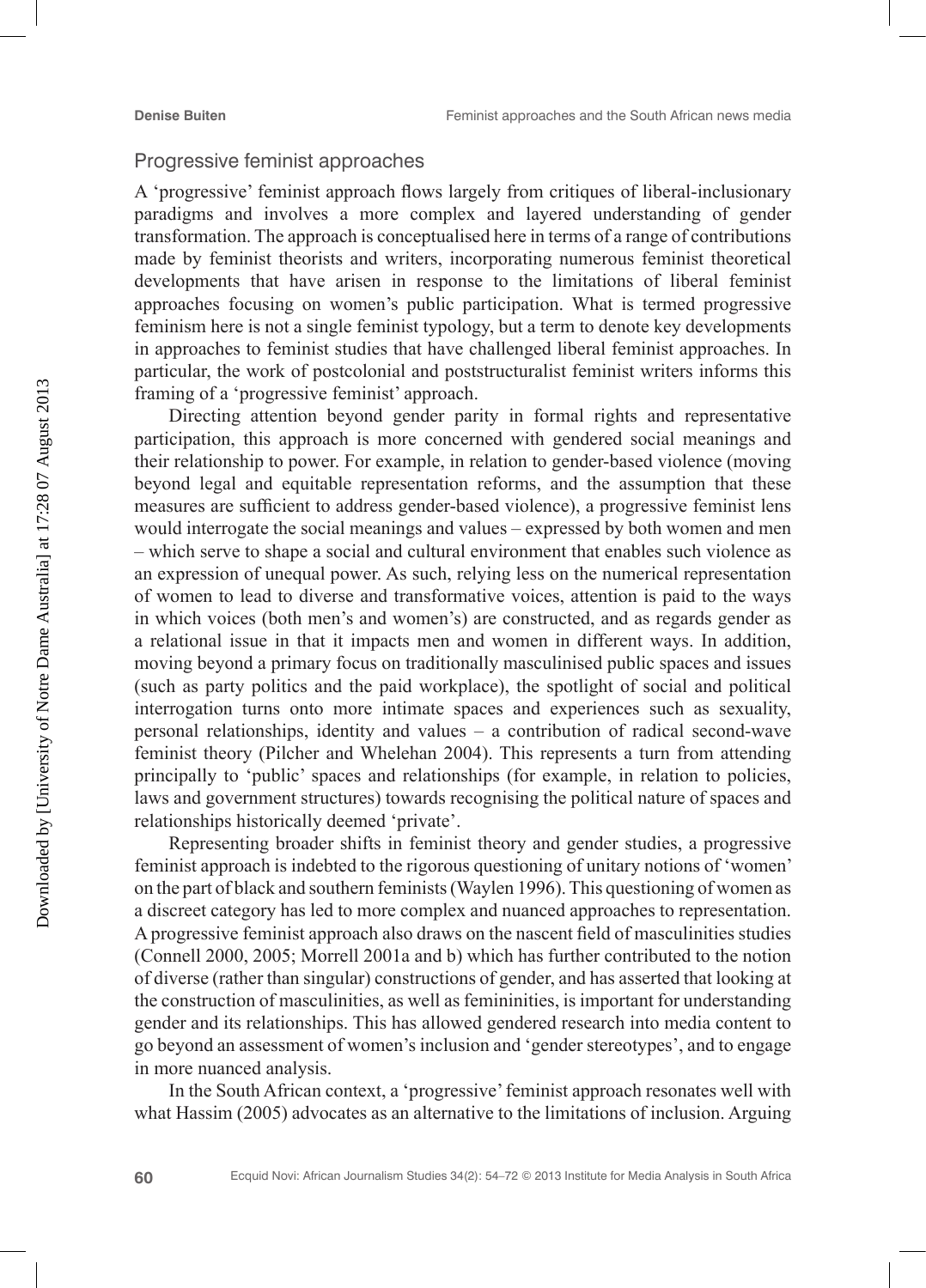for 'transformational' rather than 'inclusionary' feminist politics in South Africa, Hassim underscores the importance of tackling the structural, social and cultural underpinnings of gender inequality at all levels, not merely at the level of public participation.

#### Feminist discourses and news journalists

Identifying both liberal-inclusionary and progressive feminist approaches in journalists' responses was valuable in locating them in relation to key shifts in wider feminist discourse in South Africa. The research found that, while journalists' views on gender and gender transformation showed contradictions and tensions, progressive feminist discourses were seldom reflected in the responses of news journalists and editors, while liberal-inclusionary feminist discourses shaped, and set limitations on, how journalists understood gender issues. Responses varied between participants, and especially between newspapers. For example, participants from the *Mail & Guardian*, in particular, reflected the development of a strong progressive feminist lens in addition to a liberal-inclusionary one. However, liberal-inclusionary discourses occupied a more dominant position in shaping understandings of gender within the media.

While most participants demonstrated a strong awareness of debates and activism pertaining to women's position in the media industry as a workplace, far fewer participants made the connection between their work as journalists and the production of gendered media texts. A focus on gender within newsroom relationships, rather than gender representations in the media, largely prevailed. Again, the *Mail & Guardian* provided some exceptions to this pattern, with participants showing a consciousness of the ways in which their understandings of gender shaped gendered news texts. For most participants in the study, however, the way in which gendered meanings are constructed through texts was largely invisible beyond the extent to which 'women's voices' were included. The key findings outlined here are explored in greater detail below.

#### Gender transformation as 'women in the workplace'

When asked what the terms 'gender' and 'gender transformation' evoked for them, most journalists and editors responded first in terms of women's measurable representation and advancement in the workplace. Many participants immediately responded by focusing on these issues in relation to the newsroom in particular. The following types of responses were common.

*Sunday Sun* participant: '*OK, in our field and anywhere else … because in South Africa, these*  days especially I have seen women given great opportunities, both in the government and in the *private sectors.*'

*Mail & Guardian* participant: '*When I hear gender transformation that's what I'm ... hearing, sort of what processes are, I don't know, are taking place to achieve that. So are there more women managers? Are more women being employed? Um, do you have a balance of men and women in the newsroom? Are women allowed to take leadership positions?*'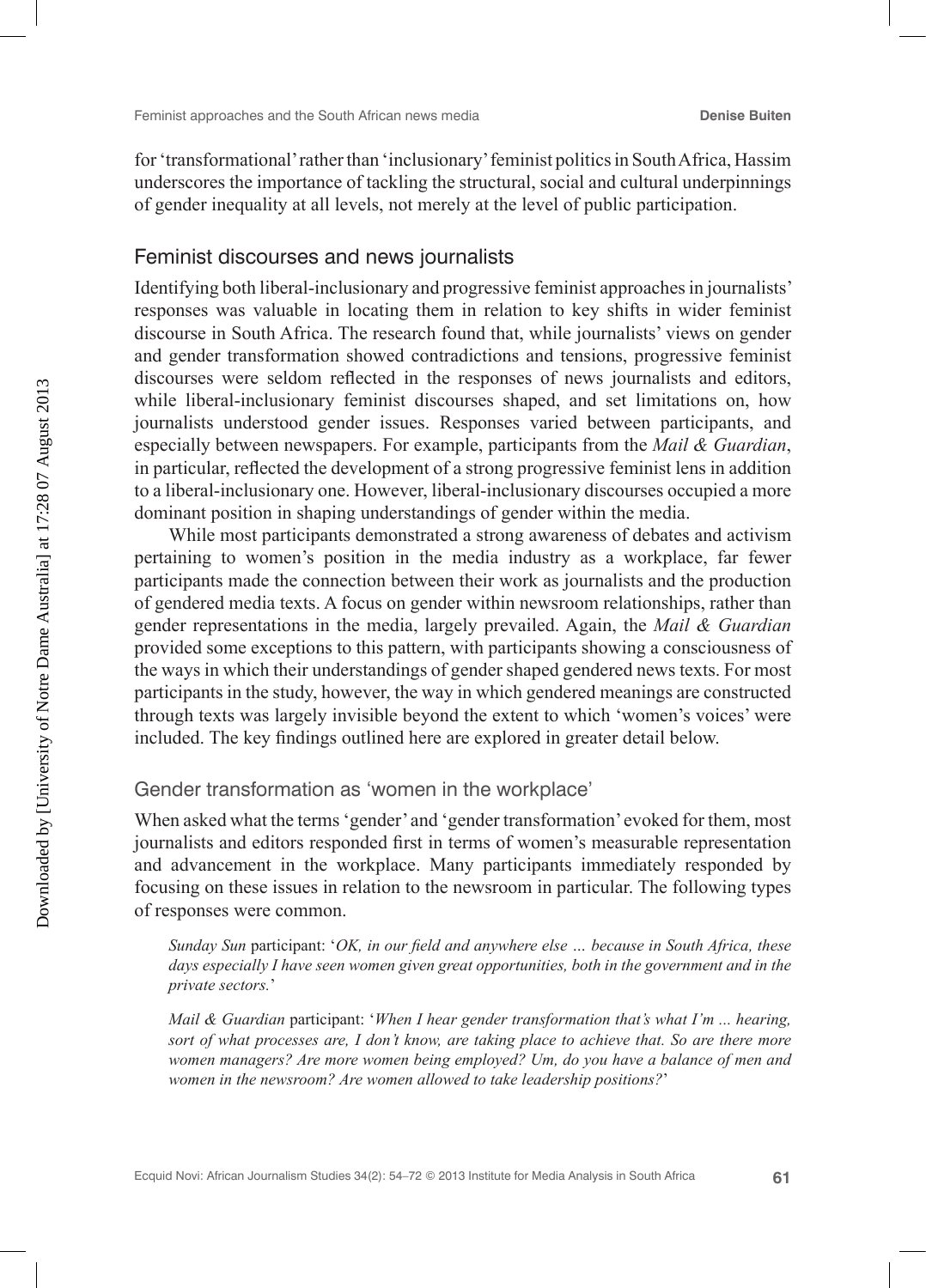*Sunday Sun* participant: '*Normally in the newsroom I believe that women have been oppressed in terms of, of positions. I cannot give you an example of where there's an editor as a woman besides, you know, these [women's] magazines.*' 2

Women's empowerment was largely figured in terms of their participation in public spaces and workplaces – especially in business and politics. Empowerment for women was also connected to economic viability, with an implicit connection made between women's income and empowerment in all areas of life. The link between women's economic independence and other issues of gender equality is well established and is a key driver in motivating women's inclusion in the workforce. The significance of social, cultural and discursive equality, however, and the notion that there is no neat or total correlation between income and all areas of equality, were left largely outside of the realm of the discussion on gender transformation.

#### Add women and stir

Gender was largely conceptualised as a 'women's issue' by participants, whose responses to questions with regard to 'gender' and 'gender transformation' focused primarily on the ways in which women are gendered and on the social change required for women.

*Sunday Sun* participant: '*I think it is about women. [Laughs slightly] Ja, it is not much that I think of that it relates to men. I think it all, it all relates on women because woman has always been the one, the ones with problems relating to gender.*'

*Sunday Sun* participant: '*Uh, well ... for me it would mean, um, uplifting women ... because that has been the gender that has been, you know, previously disadvantaged.*'

In these extracts, women's historical disadvantages are linked to the notion that it is primarily women who are gendered and who experience their gender in problematic ways. For many participants, 'gender' references 'women', and this conflation of 'gender' and 'women' casts gender transformation as a project that requires change, primarily by and in respect of women, rather than inclusive of men. For participants this was also linked to the priority of including greater numbers of women in newsrooms, thus assuming that a critical mass of women in the newsroom will transform gendered news practices (Carter, Branston and Allan 1998).

The salience of equitable representation is a key concern within liberal-inclusionary feminism, and as such this focus in responses reflects that approach. From a progressive feminist perspective, too, equitable representation is significant in a context in which women have borne and continue to bear the brunt of patriarchal constructs and institutions; however, it is regarded as one of a range of factors impacting the gendered status quo. While a focus on women with regard to gender reflects feminist inroads into the media, it is largely limited to a liberal-inclusionary perspective. Through this lens, women are isolated as a homogenous disadvantaged group, thus sidestepping differences among women at the nexus of race, class, sexuality and more. In addition, the relational nature of gender and the location of masculinities within patriarchy and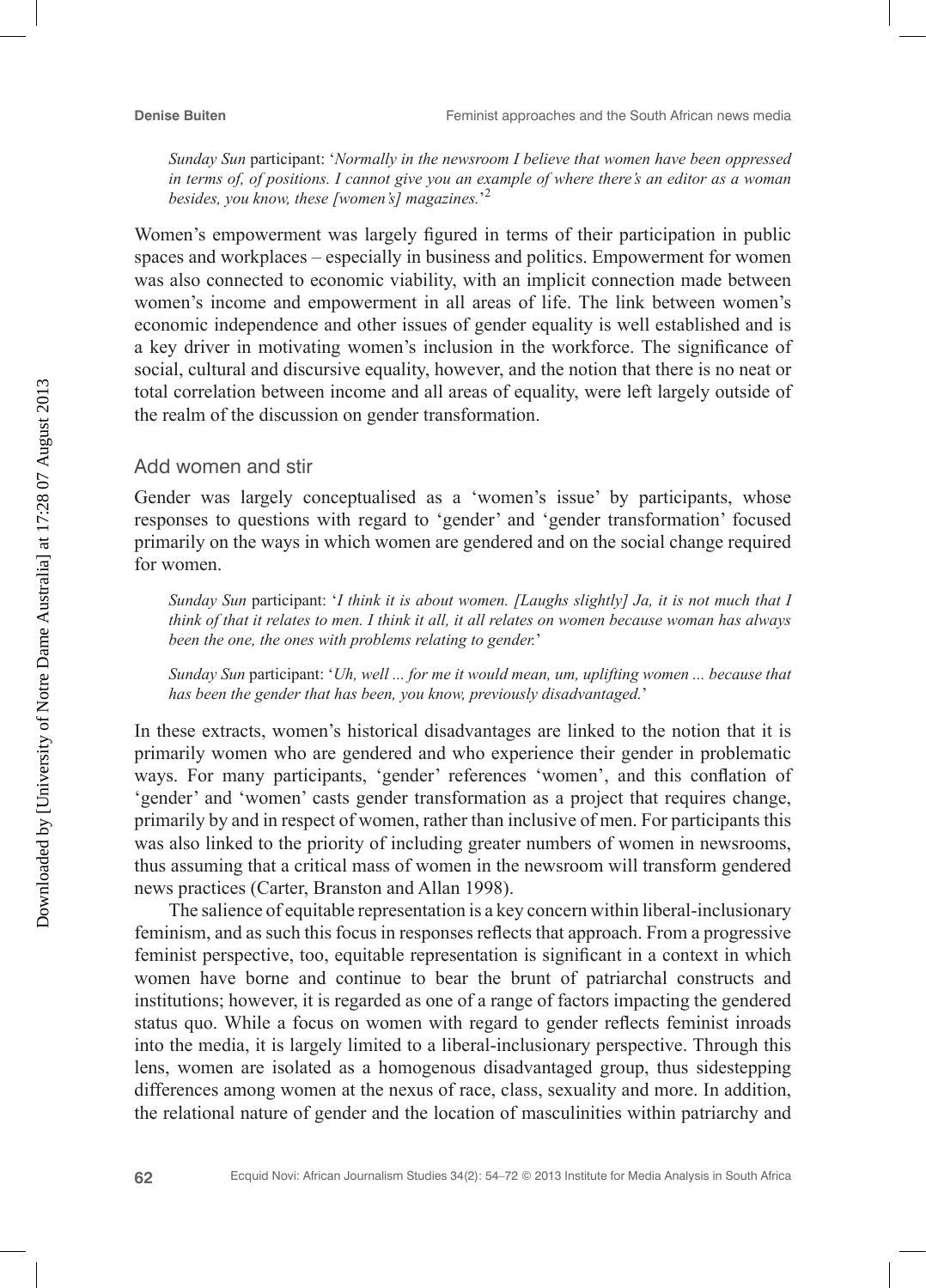gender transformation are not recognised, which isolates women's concerns from the lives of men. As such, gender transformation strategies are less likely to address the roles of men and masculinities within the media industry.

Part of the gender and women synonym, whereby 'gender' is conflated with 'women', was also the discursive construction of women as the (often passive) recipients of gender transformation, which was framed as conceded, allowed or promoted by male gate-keepers through the language employed. One participant, for instance, spoke of employing a woman deputy president as '*tak[ing] a woman to be his deputy*'. Another participant, in discussing sexuality, spoke of '*accommodating*' gay sexualities. The notion of gender transformation as being conceded to women also surfaced in the use of phrases such as '*give/allow women a chance*', '*bring women in*' and '*allow women to participate*'. Together, this phrasing with regard to gendered social change frames women (and, in one discussion, people with diverse sexualities) as being inserted into a largely unchanged public sphere. Male journalists and editors were constructed as 'giving' women entry into the public sphere, while the gendered nature of this public space remained largely unproblematic.

All the editors interviewed supported changes in the number of women making and being represented in the news. The analysis of news content (Buiten 2010) showed that there were certainly progressive efforts in this regard. As such, this point of liberal feminist media advocacy largely appears to be mainstreamed into news media. However, this places limitations on the kind of issues that are widely discussed and addressed in terms of gender transformation in the industry, constraining possibilities for change by maintaining a narrow focus on 'women's inclusion', which is largely inserted into existing arrangements.

#### A 'woman's perspective'

One of the primary ways in which 'women's inclusion' was framed, was through the notion of having a 'woman's perspective' in the media. A number of participants (particularly from the *Sunday Sun*) highlighted the role of women journalists in bringing a different – i.e. feminine – perspective to the news.

*Sunday Sun* participant: '*I told her [a female member of staff], your challenge is to see to it that when we publish the newspaper that you must be proud to say ... if a female reader gets hold of this newspaper can she put it down and say I've gained something*.'

*Sunday Sun* participant: '*Do we bring [women] in to ... make certain [gender] quotas set by the government ... or do we change it, for real change, for example to say "bring your perspective"*?'

The second extract provides an example of how an important aspect of women's inclusion in the workplace was framed as incorporating a 'woman's perspective'. As these extracts show, a 'woman's perspective' is assumed to be inherent, naturalised and homogenised in such discussions, with participants arguing that there was a different approach towards, and interest in, news content among male and female journalists and readers. These differences were largely framed in essentialist (rather than social) terms.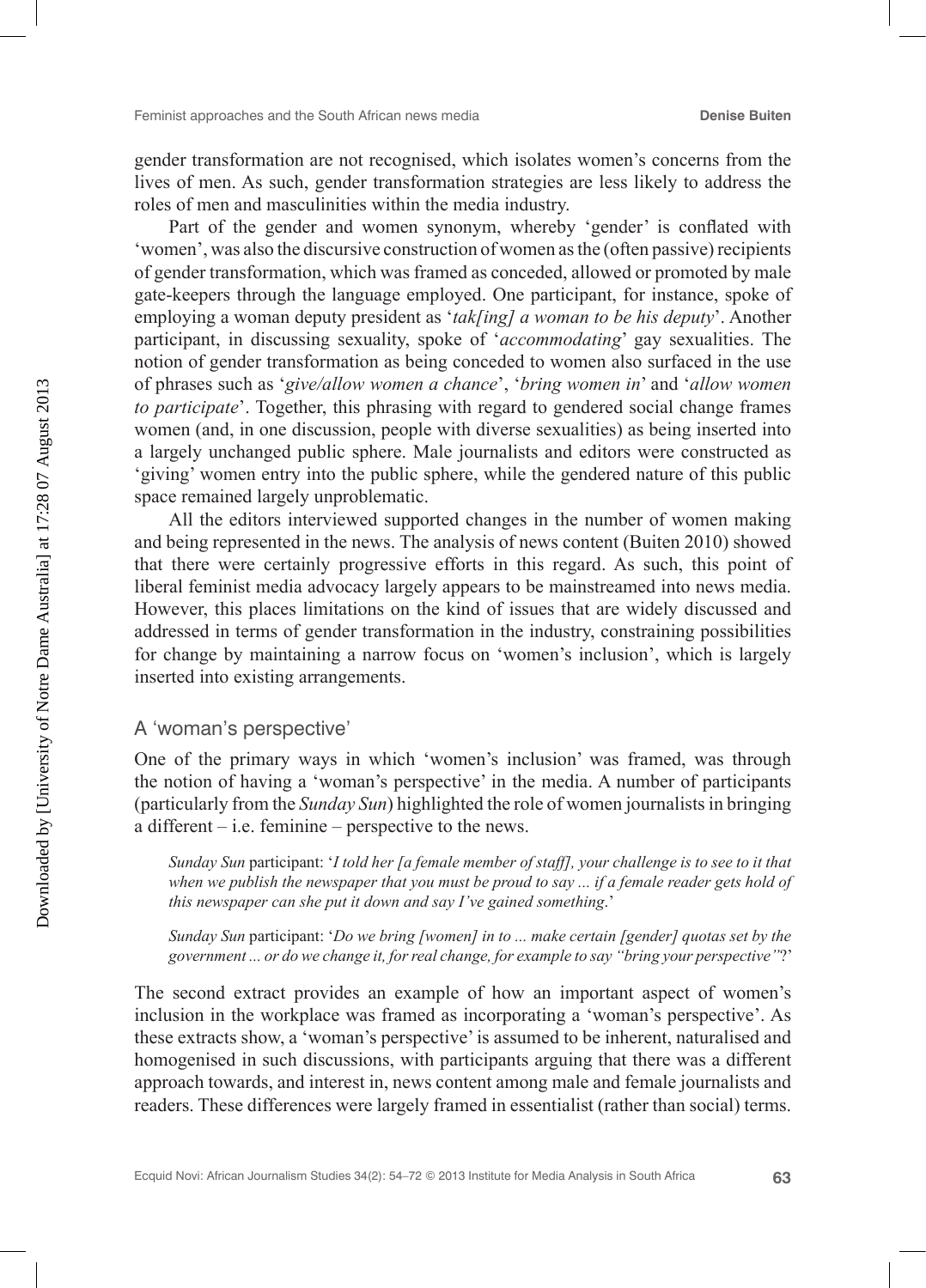*Sunday Sun* participant: '*We're trying desperately to also fill in the fashion content of the newspaper so that it has more of a woman's voice*.'

*Sunday Times* participant: '*The story that appeals to a woman reporter is not necessarily going to appeal to a man*.'

At the same time, one journalist and sub-editor from the *Sunday Times* expressed her frustration with the notion of female journalists bringing a 'woman's perspective' to the news. The discussion with her suggested that an implicitly homogenised 'woman's perspective' in the news had been strongly advocated for within the newsroom, and that some staff were, as a result, both sceptical and weary of the feminist media advocacy associated with this.

*Sunday Sun* participant: '*I think people harp on about … you know, you need to write for women. It's like, what are women ... what are women interested in? Women aren't homogenous. Any more than men are homogenous ... I mean I understand why people talk about it [gender transformation in the media], but I sometimes think it's … it's … it's … the debate is happening at a very lofty intellectual level.*'

In this extract, the respondent recognises and critiques the ways in which the notion of a 'woman's perspective' has been increasingly mainstreamed into the news media industry ('*harped on about*') as well as some of the limitations and frustrations associated with this. A unitary conception of women (and, indeed, men) both homogenises gendered subjects and forecloses discussions about how women's and men's voices are socially constituted. In addition, leaving the question of gender transformation in media representations 'up to women' sidesteps the power relationships between men and women, and the role of men in establishing and challenging the status quo. As such, notions of 'women's voice' assume a correlation between numerical representation and wider gendered social transformation.

# Constructing gendered news content

An exchange between the researcher (R) and a journalist/participant (P) from the *Sunday Times*:

- R: What comes to your mind when you hear the words 'gender transformation'?
- P: Gender transformation and equity, what comes to my mind? Oh, number one is to ... how can I put this? To correct imbalances, basically. We know – I know – for a fact that women didn't have the opportunities that they have now. So when you speak about gender equity then I know that it's mainly about women getting a fair share of the economy, if I can put it that way. And as … getting the representation in the workplace ... right.
- R: What do you think are the most pressing gender issues facing South Africa at this point in post-apartheid South Africa?
- P: [Long pause] Repeat the question again?
- R: Um, what do you think are the most important or serious gender issues that we face in this country?
- P: Most important ...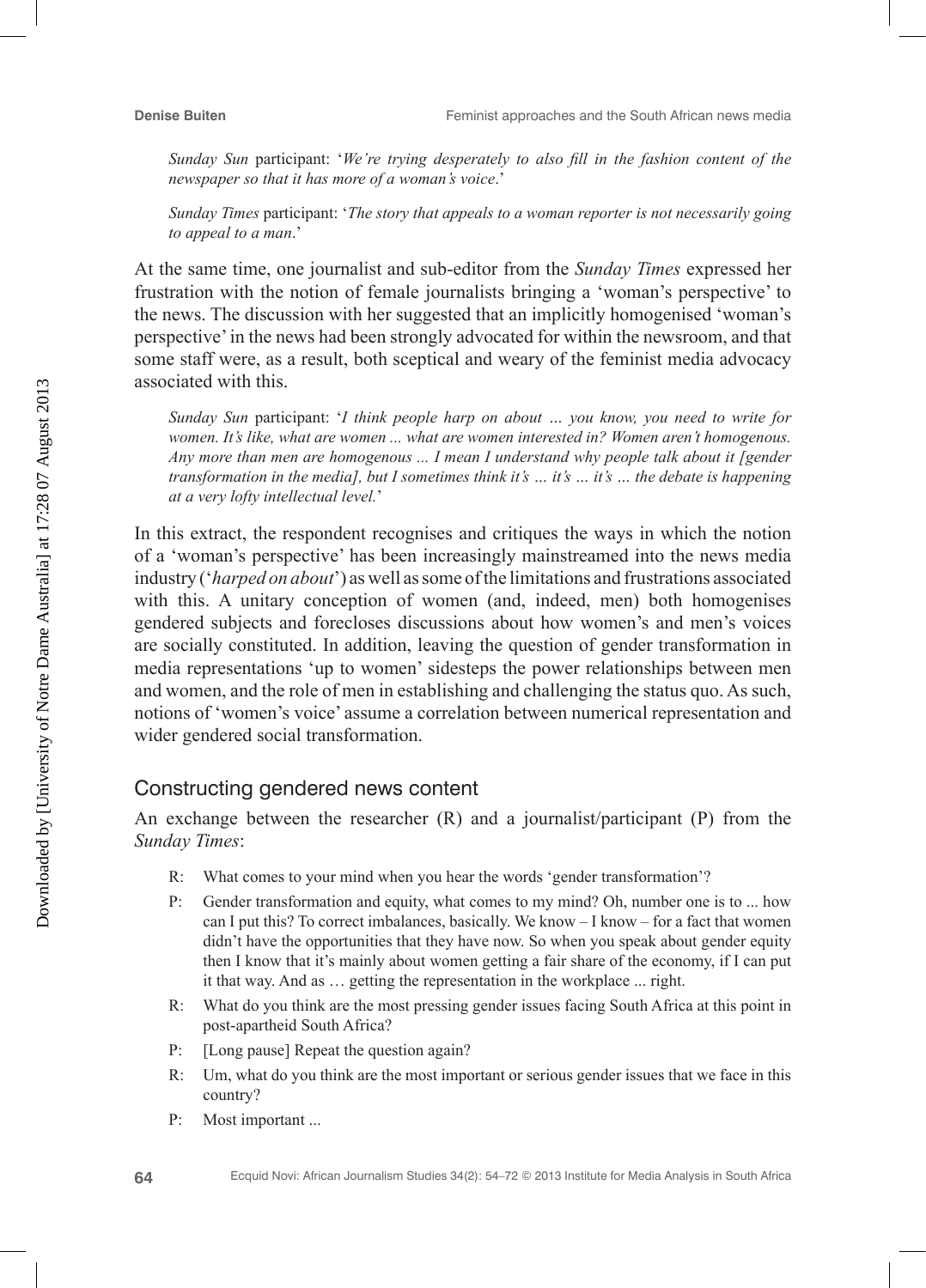- R: In post-apartheid South Africa ...
- P: OK, I just say like, um, when looking at big companies like the senior management, that's where you don't find many women. So that's where basically the big challenge lies.
- R: Yes. And when you're busy working on your news pieces, do you ever come across gender issues or women's issues in the stories that you cover?"
- P: [Long pause] Not really ... Because there … the ... Most of the stories we do are ... based on issues. Issues like service delivery. Issues like, uh, unemployment. Issues like … like your normal day-to-day issues. Crime. Not really gender-related issues. For me I won't say that I do come across those kind of issues.

This exchange exemplifies two principle issues to emerge from the research. One is the extent to which a liberal-inclusionary discourse produces and sets limits on the ways in which journalists understand gender transformation, including a specific focus on women's inclusion in workspaces. The other is the relative lack of connection made between gender transformation and the construction of news texts, as opposed to a strong connection made between gender issues and employment in the media industry. This participant, like many others interviewed, was uncertain about how to respond to questions about gender within news texts. When asked about their role in producing gendered news texts, a number of participants expressed confusion or discomfort with the idea that their work might have a particular social or ideological leaning, and several did not know how to respond to the questions, moving the discussion back to the issue of women in the newsroom. One participant from the *Mail & Guardian*, while conceding that the construction of news stories could potentially be shaped in gendered ways, argued that the newspaper took on a '*gender neutral*' approach, due to the '*affirmative action*' taking place. For this participant, the absence of overt sexism reflected gender neutrality, resonating with the argument that journalistic discourses tend to construct 'ideology' as one or other of the 'extreme' ends of the ideological spectrum (Gans 1980). As such, few participants felt there was a significant link between how news stories are written and wider questions of gender transformation; news as a gendered text was largely invisible.

Where some participants did see a link, this was mostly related to the sexualisation of women in the media, particularly in tabloidised newspapers such as the *Sunday Sun* or *Sunday Times*. For example, one *Sunday Sun* participant discussed the need to '*balance*' content that sexualised women and another also spoke about the '*page three girls*' in the *Sunday Sun* and the need to '*portray a different and serious side of women*' as part of '*women empowerment*'. A number of participants spoke about creating greater visibility within the news of women's leadership. Two participants, on further discussion, highlighted the need to follow laws around the treatment of certain gendered issues, for example by not naming a rape victim.

The mantra of journalistic objectivity, however, served to limit discussions with journalists about the gendered construction of news texts, with most arguing that objectivity made redundant the need to approach news with a gender lens. A binary constructed between 'objective' and 'biased' news reporting, as De Bruin (2004) argues, is effective in foreclosing critical engagement with gender due to the framing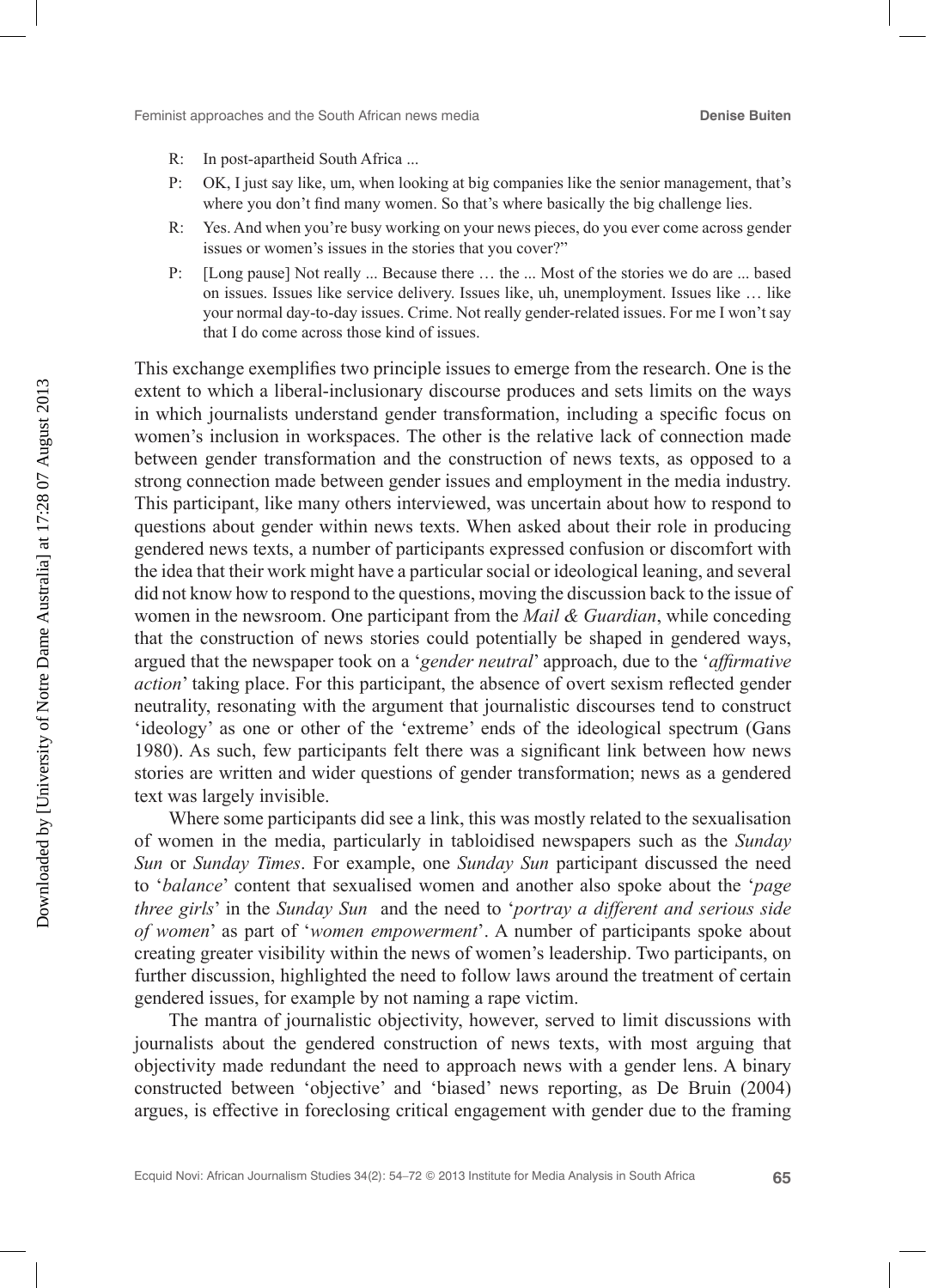of dominant cultural values around gender as 'objective'. As the quote below from one participant suggests, objectivity was prized as superseding and negating the need for a politicised gender lens. In a discussion about journalistic objectivity, when asked about a journalist's role within social and gender transformation processes, one participant had the following to say:

*Sunday Sun* participant: '*No, you need to be objective. Forget about transformation, forget about social responsibility as a person. You need to be objective. Look at the facts.*'

The same participant had earlier discussed the high-profile story of Jacob Zuma's rape trial, in which Zuma indicated he had engaged in unprotected sex outside of his marriages with a woman he was aware had HIV. In discussing this story, the participant argued that the extent to which Zuma's moral judgement was questioned and ridiculed within the media was not because of a lack of journalistic objectivity, but because the 'facts' of the case had spoken for themselves. Another participant told a similar story in which he related the media's need to highlight the unequal treatment of working-class sports fans – an issue he said had '*touched [him] personally*' and spoke about the ways in which had he sought to do this. At the same time, however, he framed the featuring of this social issue as an act of journalistic objectivity, of presenting the facts. These examples exemplify the ways in which notions of journalistic objectivity served to construct ideological messages as neutral and self-evident.

Interestingly, participants from the more tabloidised newspapers, the *Sunday Sun* and the *Sunday Times*, most powerfully articulated a belief in and focus on 'objectivity', equating factuality with 'objectivity', and by extension 'gender-neutral' reporting. During deeper discussions most journalists conceded to the limits of objectivity and cited stories around the strategies they used to construct a particular message for their readers. Often, this was framed as part of 'educating' the public. However, while the limits of journalistic objectivity were recognised, this was more reluctantly conceded than openly acknowledged.

*Sunday Sun* participant: '*I'm flexible, I'm not biased in any gender issues. If I write about women abuse I will criticise men. If he is wrong, I feel he is wrong, I will do it. If a male, like a woman is abusing her husband, I must do it to my best ability without being involved. But I don't have a problem with gender issues ... whatever stories ... gay or lesbian. I can still write about that.*'

Participants from the *Mail & Guardian* discussed the gendered nature of news texts with a greater level of comfort. Sceptical of the notion of objectivity, instead employing the concept of 'balance', some journalists from the newspaper openly acknowledged the application of a 'gender lens' in constructing news texts, as such claiming an ideological and political position, rather than invoking journalistic discourses of professionalism that prize objectivity. Two participants from the *Mail & Guardian* expressed their scepticism at the notion of journalistic objectivity, with one asserting: '*I've never been a big believer in the, you know, objective journalism thing because I don't think there is such a thing.*' The generation of news texts was discursively framed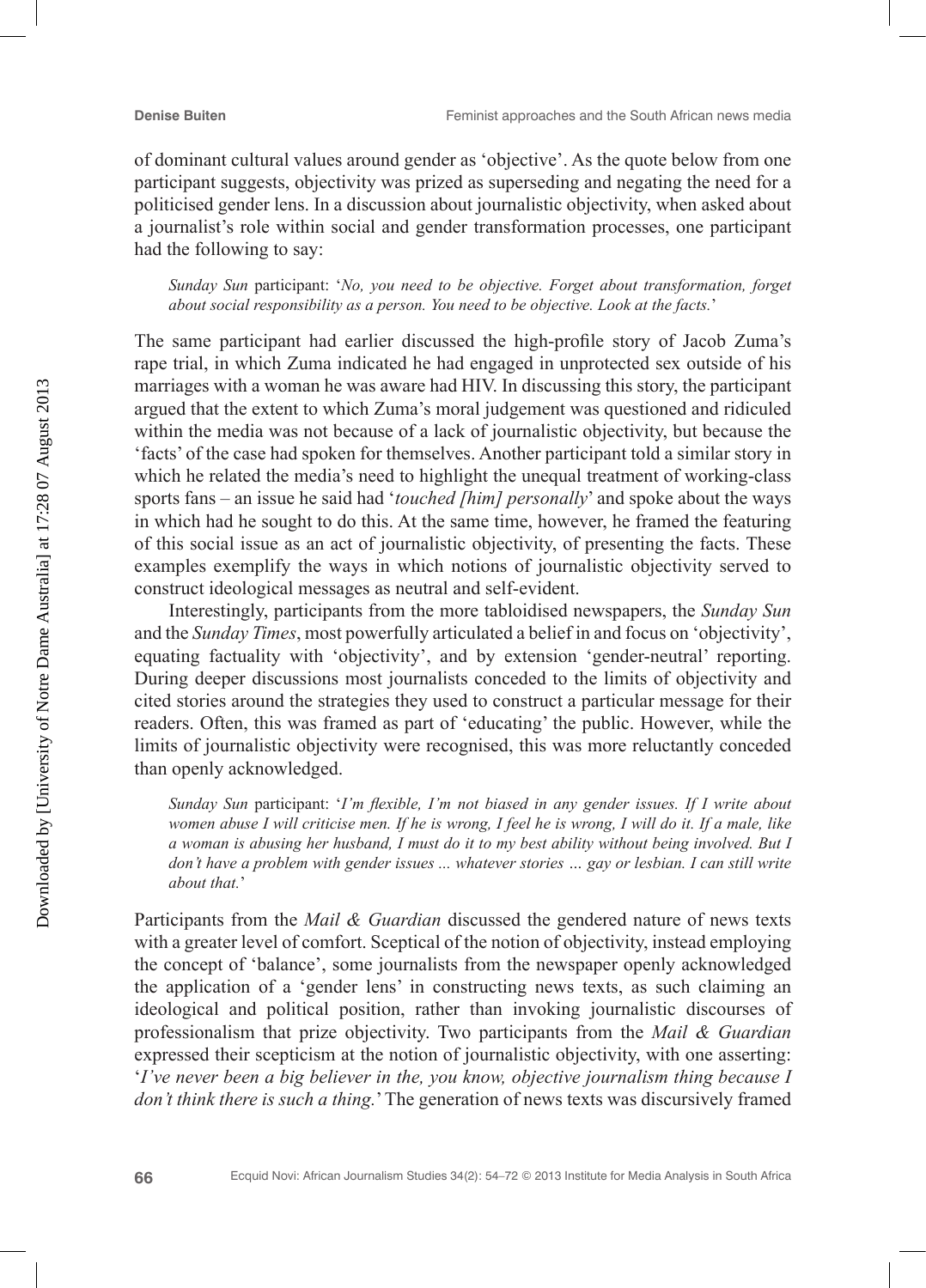as an inherently social and political process. However, participants from the *Sunday Times* and *Sunday Sun* showed far less engagement with the idea of media texts as gendered representations.

#### Implications for media representations

There are important implications for these patterns in the journalists' responses. As part of a wider research project on gender and print news media, interviews with journalists were supplemented by an analysis of news texts from each newspaper (Buiten 2010).<sup>3</sup> The findings highlighted that gender discourses informing journalists' views are linked to discourses within media texts: for example, while gendered representations within newspaper texts showed diversity and, indeed, high levels of discursive contradiction in terms of gender and transformation, women's formal rights and participation within the public sphere were both implicitly and explicitly advocated in all publications analysed, while gendered expressions related to the private sphere of intimate personal and sexual relationships revealed far less progressive understandings of gender. In the more tabloidised newspapers in the study, including the *Sunday Times* and especially the *Sunday Sun*, both subtle and overt anti-feminist sentiments, misogynistic representations of women and homophobic or heteronormative discourses emerged. This was often in apparent contradiction or tension with the simultaneous promotion of women's rights and equal participation within society (Buiten 2010). As such, the increased mainstreaming of liberal-inclusionary feminist ideas in the media, and simultaneous lags in media engagement with ideas emerging from progressive feminist theorising in recent decades, appeared to have a significant impact on the kinds of gendered media texts being produced.

Similarly, the extent to which journalists articulated a critical engagement during interviews with regard to their own role in producing gendered texts was closely related to the ways in which gender transformation was approached within news media representations. Where journalists and editors articulated a stronger belief in 'objective' reporting and made fewer connections between their own understandings of gender and the ways in which meanings in news media texts are constituted, the news texts themselves showed greater discursive contradiction around gender, and misogynistic and homophobic discourses emerged, especially related to private sphere gender relations (Buiten 2010). On the other hand, the politicised approach to news, expressed by journalists from the *Mail & Guardian*, was reflected in its news content, which represented elements of a progressive feminist lens that politicised gender beyond women's public participation and at times also engaged with constructions of gender from a relational perspective, rather than focusing solely on women as gendered beings (Buiten 2010).

#### Activism and research beyond inclusion

In South Africa, a liberal-inclusionary feminist approach has directed a great proportion of gender and media research and activism. It is also seen to have left an enduring mark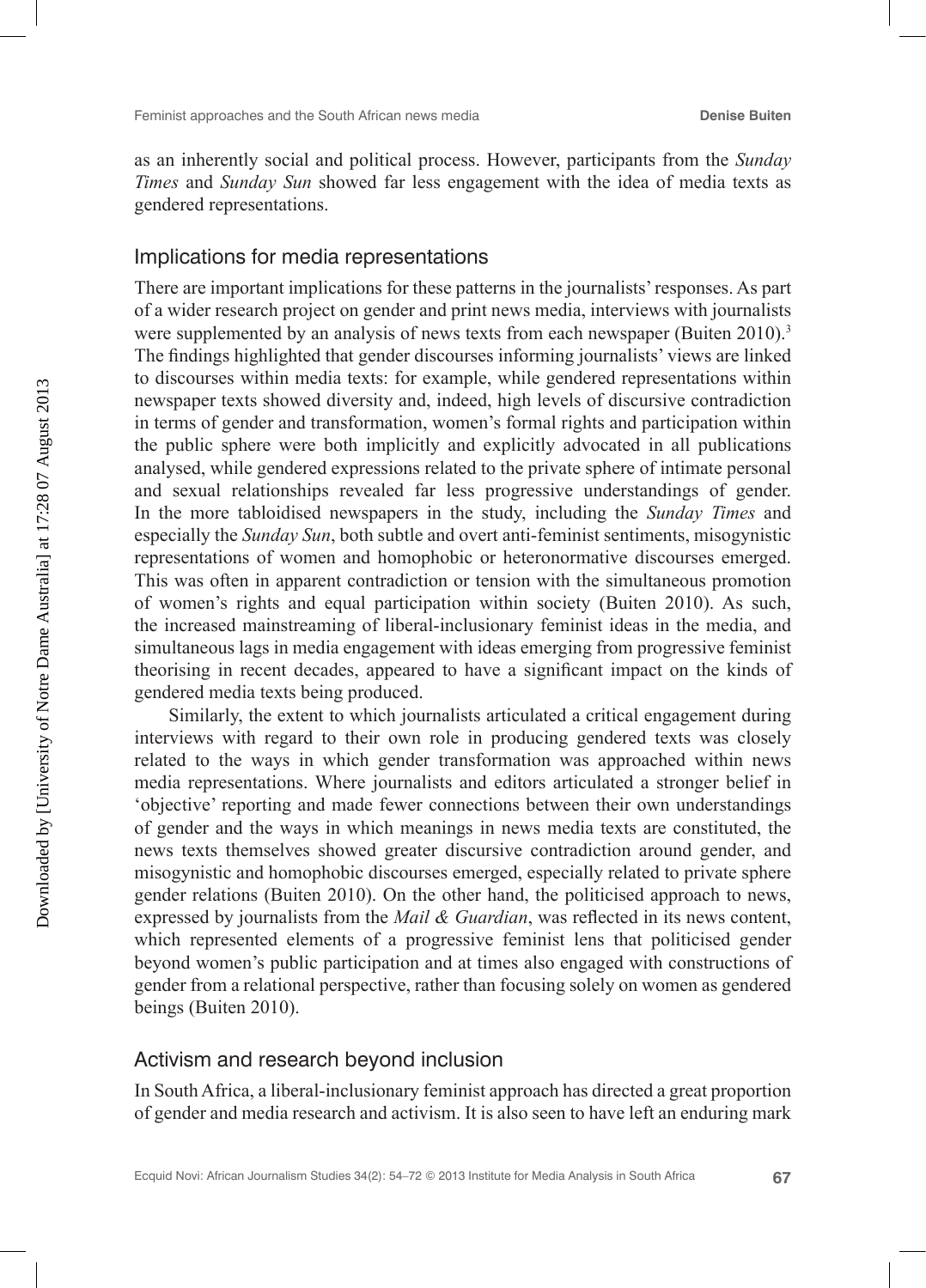on the historical movements or trajectories of feminist thought that have penetrated South African media institutions. Parity in the representation of women as news professionals and news sources has enjoyed significant activist attention in this country (Geertsema 2008, 2010). In research, too, there has tended to be a focus on quantifying gender representation in the media, rather than examining content qualitatively through a feminist lens (Bosch 2011). Although attending to the numbers of women and women's issues in media content and in newsrooms is an important practical and tactical starting point, there is a need to go beyond some of the limitations of liberalinclusionary feminist approaches in terms of both understanding and challenging the status quo of gender and the media in South Africa.

Even within much gender and media activism in South Africa, progressive feminist understandings remain subservient to liberal-inclusionary paradigms that focus on 'getting women in' – getting women into the media industry as professionals, and getting women, 'women's voices' and 'women's issues' into media representations. Complex, nuanced ideological challenges to media representations become subsumed in debates over equal rights and equal access, and this trend is largely reflected in the expressions of journalists.

Geertsema (2010), in her study on the discourses informing the approach of the prominent South African gender and media organisation, GenderLinks, suggests that professional-technical approaches to 'mainstreaming' gender in the media (an approach that resounds deeply with liberal-inclusionary paradigms) may be implicated in the limited success of gender and media activism in South Africa, which can leave the ideological status quo largely intact. As Jane Duncan (2006, 22) argues, contemporary gender and media movements in South Africa are 'depoliticized, tame, safe, and timid', largely sidestepping deeper engagement with the structural roots of inequality in favour of such an approach. Indeed, the reach and currency of liberal-inclusionary paradigms with regard to gender and the media are well illustrated in the way activists employ these conventionalised discourses to argue for change.

How gender transformation is discursively constructed sets limits on what is considered possible and important, and as such has a bearing on the kinds of change (and approaches to change) that are envisaged and pursued. In other words, if women are seen as the locus of 'gender', then gender transformation strategies, within and beyond the media, will only address women. This will serve to reproduce the notion that gender transformation is women's responsibility, and that men are not gendered, thereby significantly curtailing the potential reach and impact of gender transformation strategies.

Restrictive associations between gender transformation and women's positions in public spaces, especially the workplace, also have a limiting effect on the spaces and issues which are made visible (or invisible) and as such recognised (or unrecognised) as gendered to journalists. While women's participation is championed, the ways in which they are viewed in relation to the more intimate spaces and roles in their lives (including relationships and sexuality) remain deeply problematic. This contradiction between women's relative 'public' advancement and their 'private' experiences of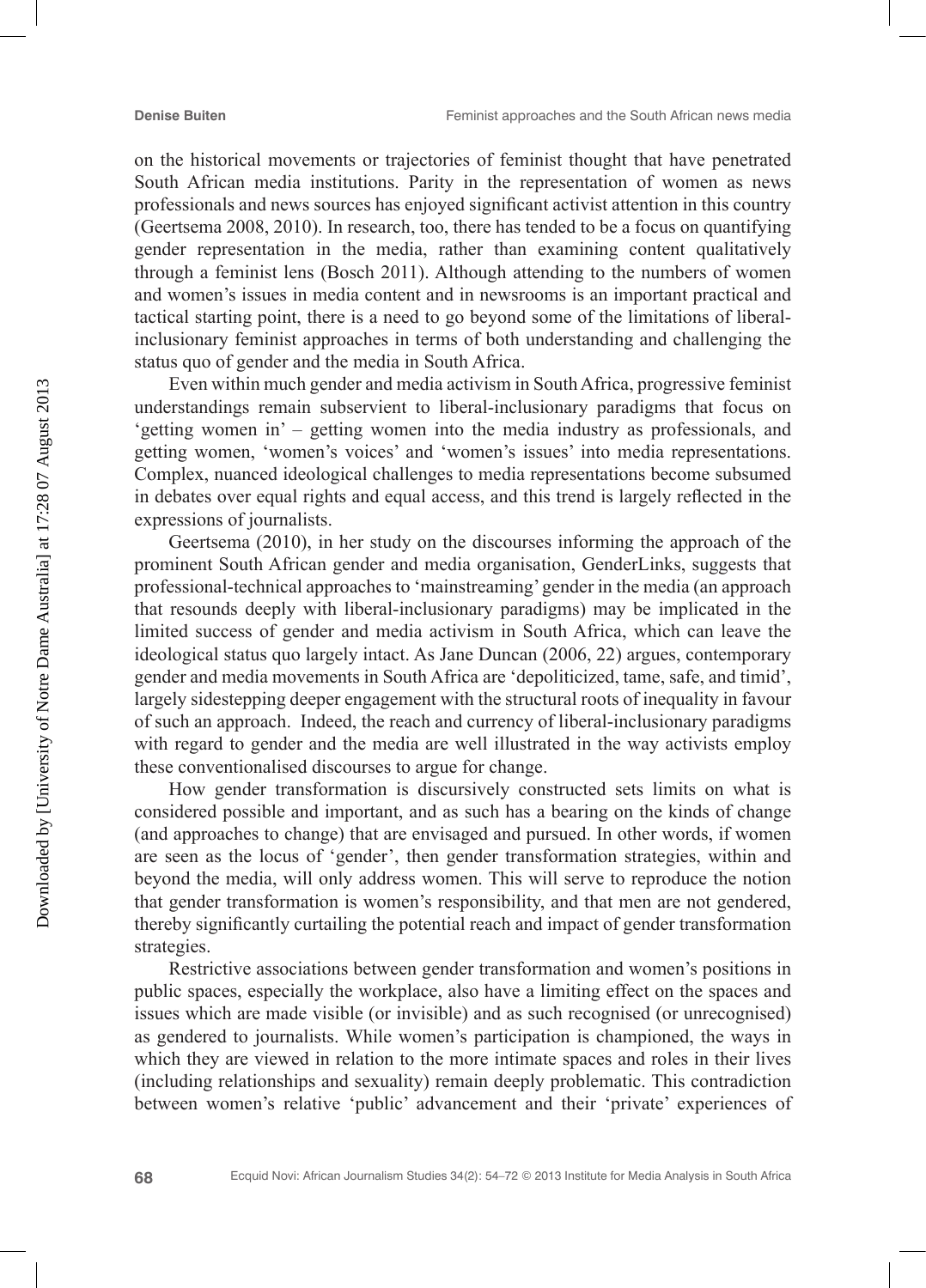gendered power is mirrored in the wider social issues facing women in South Africa today, for example, in the ongoing plague of sexual violence.

Finally, a focus on 'women's voice' as a route to transformation obscures the ways in which both men's and women's voices are gendered, and potentially coopted into existing power relations. For example, the 2005 *National Gender Survey* found that, when asked if a woman who is raped after drinking is responsible for her own rape, more women (41.01%) agreed with this statement than men (33.39%) (Commission on Gender Equality 2005). Given the ways in which gender and gender inequality operate relationally, and operate in different ways within the voices of both men and women, it is important to move beyond homogenising assumptions that foregrounding women's voices constitutes gender transformation. We need to take a closer look at the gendered meanings and discourses that inform both women and men.

A technocratic, rights-based, inclusionary and workplace-focused approach to gender in the media  $-$  a liberal-feminist approach  $-$  does not adequately serve to challenge the social construction of gender in the media. Indeed, this approach can serve to depoliticise gender, and tends to rely on the state and other institutions to initiate parity reform, rather than encouraging complex debates around gender and the ways in which it manifests in everyday life. A more progressive feminist lens is needed in media activism and research in South Africa, if more comprehensive and meaningful change in the media is to be achieved.

#### **Notes**

- 1 One participant called this style '*quali-pop*', blending 'quality' with 'popular' journalism.
- 2 Despite this perception, Ferial Haffajee was editor of the *Mail & Guardian* for some time, before moving to *City Press*, and the Deputy Editor of the *Sunday Sun* at the time was also female. As such, there are examples of women in significant editorial positions within print news, albeit not at the same levels as men, which makes this comment an interesting assumption.
- 3 This research article focuses on the component of the research involving interviews with journalists and editors. However, other aspects of the research are raised here to underscore the significance of certain findings, presented here, for the production of gendered media texts.

#### **References**

- Bennett, J. 2001. 'Enough lip service!' Hearing post-colonial experience of gender-based violence. *Agenda* 50: 88–96.
- Bosch, T. 2011. African feminist media studies. *Feminist Media Studies* 11(1): 27–33.
- Braun, V. and V. Clarke. 2006. Using thematic analysis in psychology. *Qualitative Research in Psychology* 3: 77–101.
- Buiten, D. 2010. Gender transformation and media representations: Journalistic discourses in three South African newspapers. DPhil dissertation, University of Pretoria. http://upetd.up.ac.za/ thesis/available/etd-05092010-204500/
- Carter, C., G. Branston and S. Allan. 1998. Setting new(s) agendas: An introduction. In *News, gender and power*, ed. C. Carter, G. Branston and S. Allan, 1–16. New York: Routledge.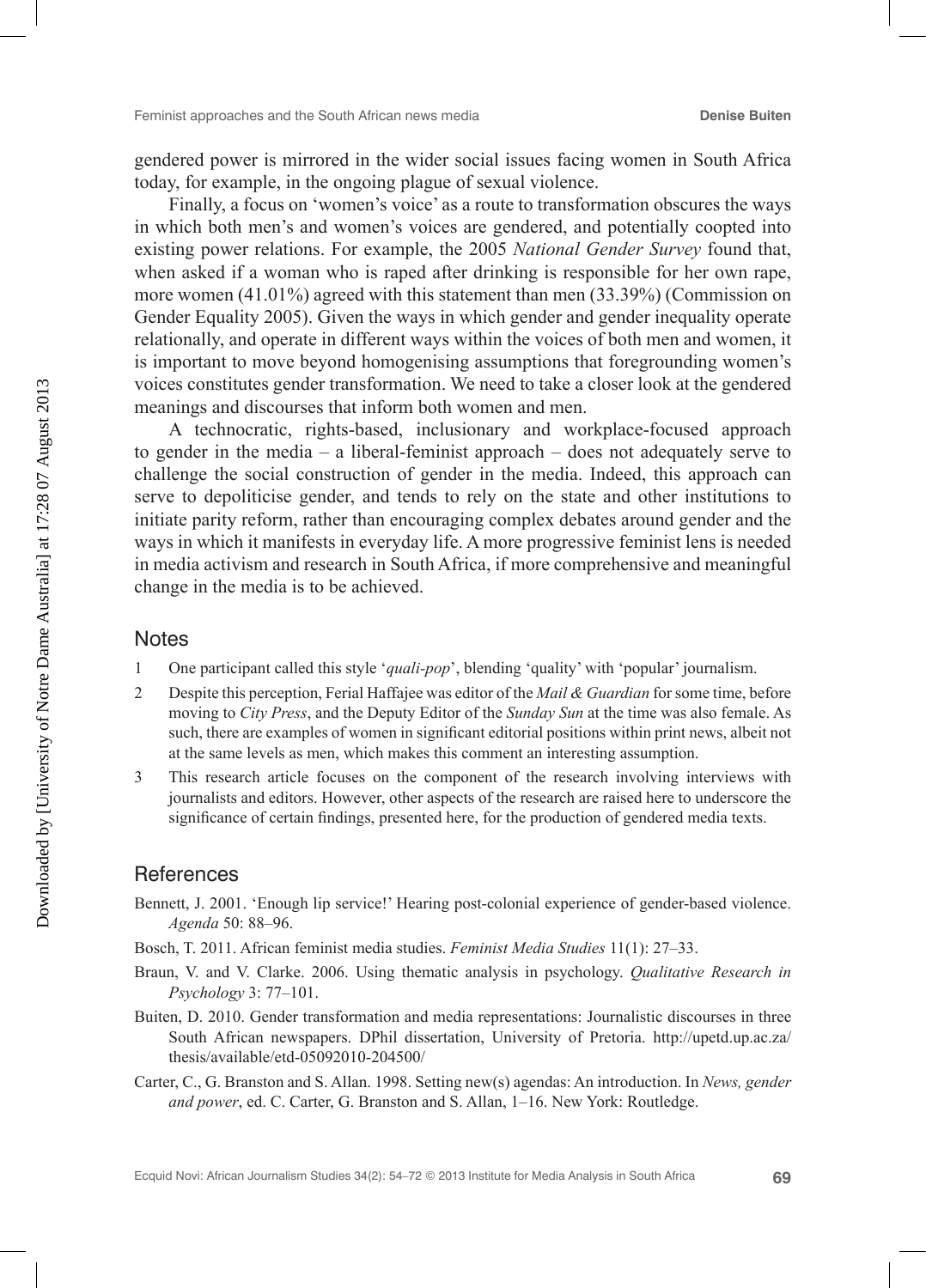- Commission on Gender Equality. 2005. *National Gender Opinion Survey*. Johannesburg: Commission on Gender Equality.
- Connell, R.W. 2000. *The men and the boys*. Cambridge: Polity.
- Connell, R.W. 2005. *Masculinities*. Berkeley: University of California Press.
- Connell, R.W. 2011. Gender and social justice: Southern perspectives. *South African Review of Sociology* 42(3): 103–115.
- De Bruin, M. and K. Ross. 2004. Beyond the body count. In *Gender and newsroom cultures: Identities at work*, ed. M. de Bruin and K. Ross, vii–xii. Cresskill, NJ: Hampton Press.
- Duncan, J. 2006. Towards a women's media movement. *Rhodes Journalism Review* 26: 22–23.
- Gadzepo, A. 2009. Missing links: African media studies and feminist concerns. *Journal of African Media Studies* 1(1): 69–80.
- Gans, H. 1980. *Deciding what's news: A study of CBS Evening News, NBC Nightly News,* Newsweek *and* Time. London: Constable.
- Geertsema, M. 2008. Women making news: Gender and media in South Africa. *Global Media Journal* 7(12): 1–9.
- Geertsema, M. 2010. Challenging the lion in its den: Dilemmas of gender and media activism in South Africa. *Ecquid Novi: African Journalism Studies* 31(1): 68–88.
- Gouws, A. 2010. Feminism in South Africa today: Have we lost praxis? *Agenda* 24(83): 13–23.
- Gqola, P.D. 2007. How the 'cult of femininity' and violent masculinities support endemic gender based violence in contemporary South Africa. *African Identities* 5(1): 111–124.
- Hassim, S. 2005. Terms of engagement: South African challenges. *Feminist Africa* 4. Cape Town: African Gender Institute.
- Hassim, S. 2006. *Women's organizations and democracy in South Africa: Contesting authority*. Madison, Wisconsin: University of Wisconsin Press.
- Jacobs, S. 2003. Reading politics, reading media. In *Shifting selves: Post-apartheid essays on mass media, culture and identity*, ed. H. Wasserman and S. Jacobs, 29–54. Cape Town: Kwela Books.
- Jewkes, R.K., J.B. Levin and L.A. Penn-Kekana. 2003. Gender inequalities, intimate partner violence and HIV preventive practices: Findings of a South African cross-sectional study. *Social Science and Medicine* 56(1): 125–134.
- Lazar, M.M. 2005. Politicizing gender in discourse: Feminist critical discourse analysis as political perspective and praxis. In *Feminist critical discourse analysis: Gender, power and ideology in discourse*, ed. M.M. Lazar, 1–27. Basingstoke: Palgrave MacMillan.
- Lowe Morna, C. 2001. *Whose news? Whose views? Southern Africa: Gender in media handbook*. Johannesburg: Gender Links.
- Lowe Morna, C. 2005. *Who makes the news? Mirror on the southern African findings of the Global Media Monitoring Project (GMMP) 2005*. Johannesburg: Gender Links.
- Lowe Morna, C. 2007a. Making every voice count: A southern Africa case study. *Gender and Development* 15(3): 369–385.
- Lowe Morna, C. 2007b. *Glass ceiling two: An audit of women and men in South African newsrooms*. Johannesburg: SANEF and Gender Links.
- Lowe Morna, C. and P. Shilongo. 2004. Mainstreaming gender into media education. *Ecquid Novi: African Journalism Studies* 25(1): 133–137.
- McClintock, A. 1991. 'No longer in a future heaven': Women and nationalism in South Africa. *Transition* 51: 104–123.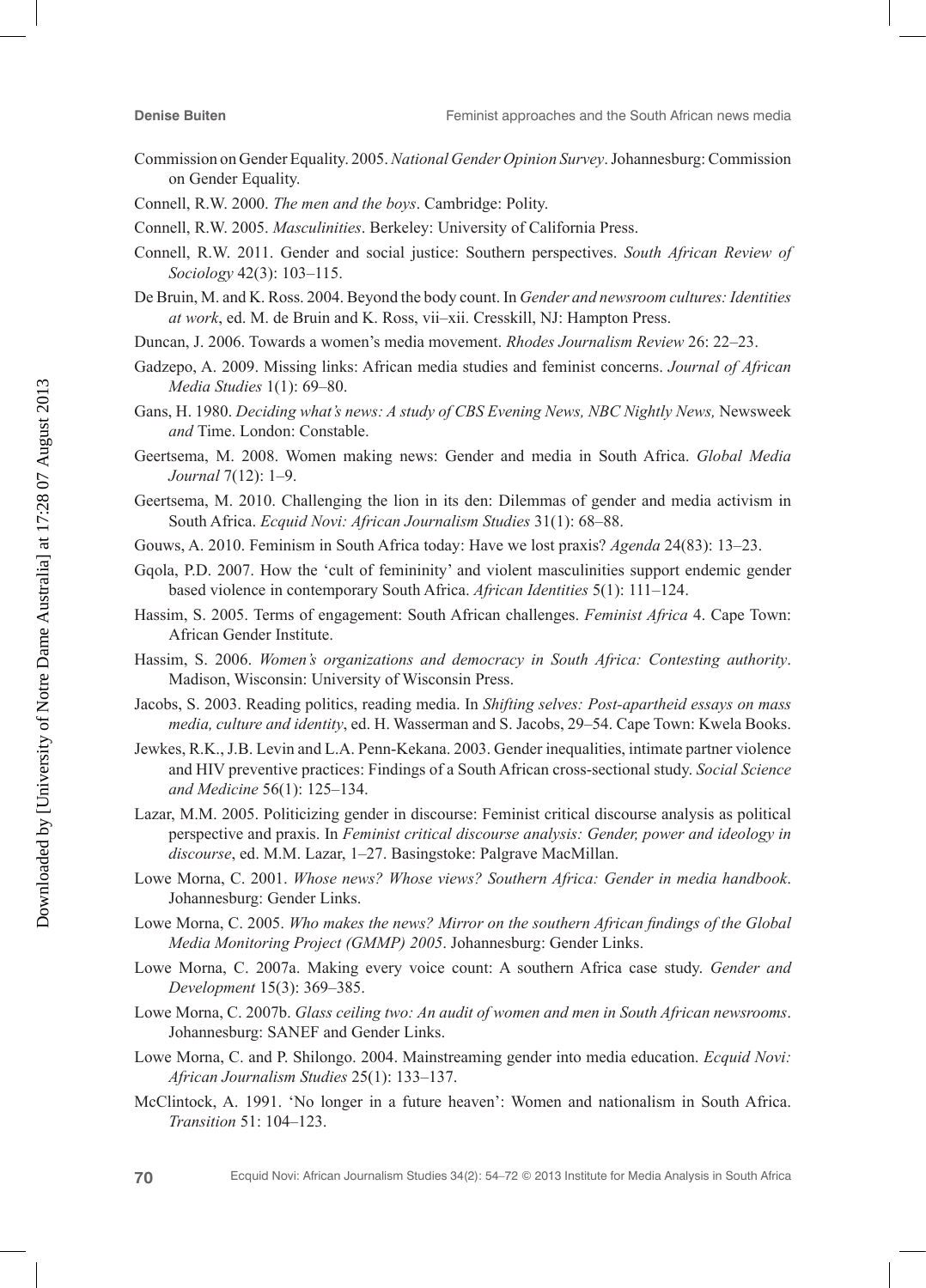- McEwan, C. 2000. Engendering citizenship: Gendered spaces of democracy in South Africa. *Political Geography* 19(5): 627–651.
- Meintjes, S. The politics of engagement: Women transforming the policy process domestic violence legislation in South Africa. In *No shortcuts to power: African women in politics and policy making*, ed. A-M. Goetz and S. Hassim, 140–159. London: Zed Books.
- Moffett, H. 2006. 'These women, they force us to rape them': Rape as narrative of social control in post-apartheid South Africa. *Journal of Southern African Studies* 32(1): 129–144.
- Morrell, R. 2001a. *From boys to gentlemen: Settler masculinity in colonial Natal 1880–1920*. Pretoria: Unisa Press.
- Morrell, R. 2001b. *Changing men in South Africa*. Pietermaritzburg: University of Natal Press.
- Naidoo, K., Z. Matebeni and M. Pietersen-Snyman. 2004. Complexities and challenges: Men's responses to HIV and Aids in Winterveld, South Africa. *Commonwealth Youth and Development*   $2(2)$ : 45–63.
- Opoku-Mensah, A. 2004. Hanging in there: Women, gender and newsroom cultures in Africa. In *Gender and newsroom cultures: Identities at work*, ed. M. de Bruin and K. Ross, 105–117. Cresskill, NJ: Hampton Press.
- Pettifor, A.E., V. Rees, I. Kleinschmidt, A.E. Steffenson, C. MacPhail, L. Hlongwa-Madikizela, K. Vermaak and N.S. Padian. 2005. Young people's sexual health in South Africa: HIV prevalence and sexual behaviours from a nationally representative household survey. *AIDS* 19(14): 1525– 1534.
- Pilcher, J. and I. Whelehan. 2004. *50 key concepts in gender studies*. London: Sage.
- Posel, D. 2004. 'Getting the nation talking about sex': Reflections on the discursive constitution of sexuality in South Africa since 1994. *Agenda: Empowering Women for Gender Equity* 18(62): 53–63.
- Posel, D. and M. Rogan. 2009. Women, income and poverty: Gendered access to resources in postapartheid South Africa*. Agenda* 23(81): 25–34.
- Reddy, V. and R. Moletsane. 2009. Gender and poverty reduction in its African feminist practice: An introduction. *Agenda* 23(81): 3–13.
- Salo, E. 2007. Social construction of masculinity on the racial and gendered margins of Cape Town. In *From boys to men*, ed. T. Shefer, K. Ratele and A. Strebel, 160–181. Cape Town: UCT Press.
- Sathiparsad, R. 2005. 'It is better to beat her': Male youth in rural KwaZulu-Natal speak on violence in relationships. *Agenda* 19(66): 79–88.
- South African Advertising Research Foundation (SAARF). 2007. *All Media Products Survey*. http:// saarf.co.za (Accessed 22 July 2013).
- Steenveld, L.N. 2007. *Race against democracy: A case study of the* Mail & Guardian *during the early years of the Mbeki presidency, 1999–2002*. PhD dissertation, Rhodes University, South Africa.
- Tong, R. 1998. *Feminist thought: A more comprehensive introduction*. London: Routledge.
- Wasserman, H. and A.S. de Beer. 2006. Conflicts of interest? Debating the media's role in postapartheid South Africa. In *Mass media and political communication in new democracies,* ed. K. Voltmer, 59–65. London: Routledge.
- Waylen, G. 1996. Analysing women in the politics of the third world. In *Women and politics in the third world*, ed. H. Afshar, 7–24. London: Routledge.
- Vogelman, L. 1990. *The sexual face of violence: Rapists on rape.* Johannesburg: Raven Press.